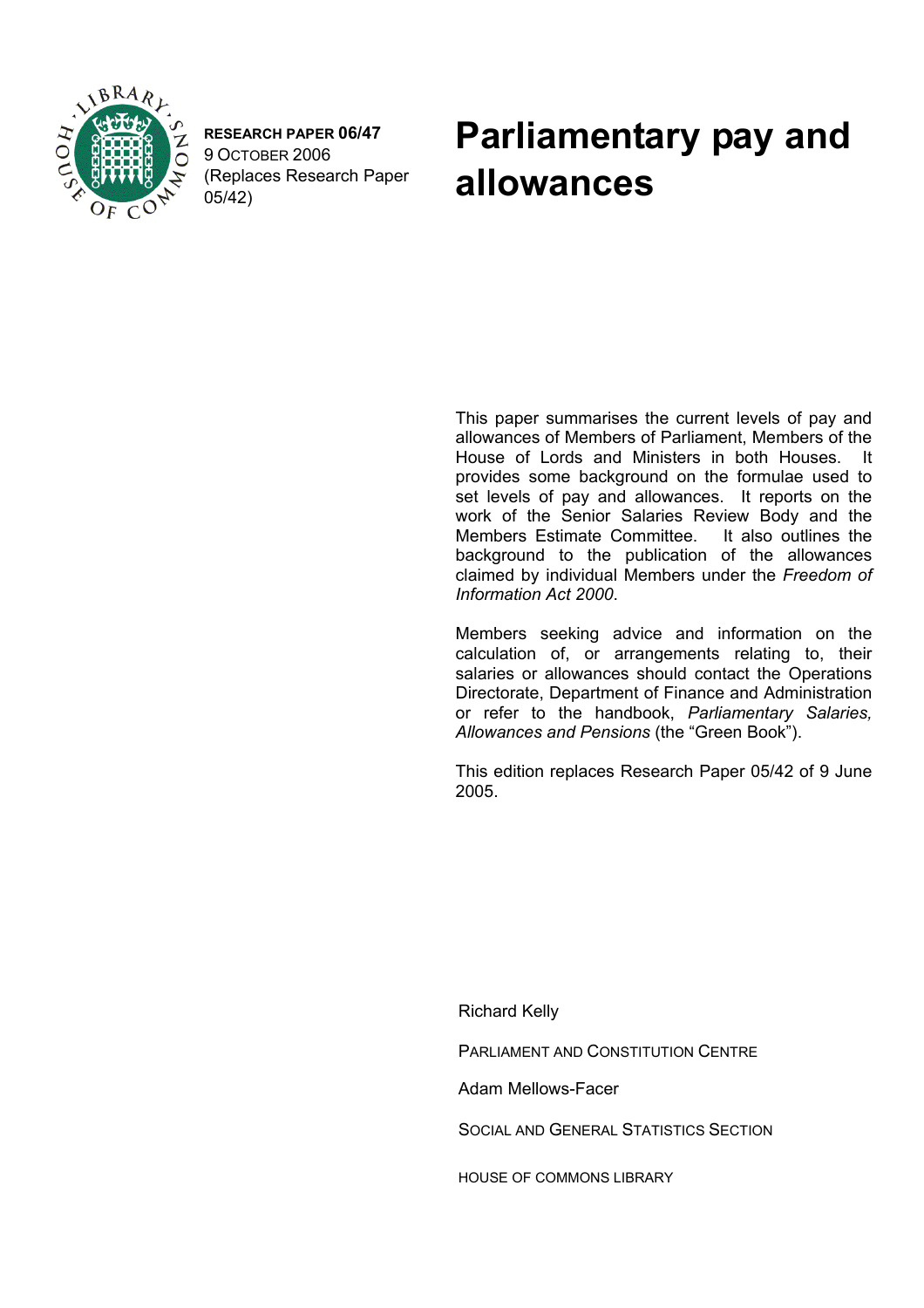#### **Recent Library Research Papers include:**

#### List of 15 most recent RPs

| 06/32 | European Security and Defence Policy: Developments Since 2003        | 08.06.06 |
|-------|----------------------------------------------------------------------|----------|
| 06/33 | Commissioner for Older People (Wales) Bill [Bill 132 of 2005-06]     | 12.06.06 |
| 06/34 | Unemployment by Constituency, May 2006                               | 14.06.06 |
| 06/35 | The Safeguarding Vulnerable Groups Bill [HL] [Bill 194 of 2005-06]   | 15.06.06 |
| 06/36 | A Political and Economic Introduction to China                       | 19.06.06 |
| 06/37 | Economic Indicators, July 2006 [includes article: The Doha WTO       | 03.07.06 |
|       | Trade Round: July 2006 update]                                       |          |
| 06/38 | Unemployment by Constituency, June 2006                              | 12.07.06 |
| 06/39 | The Welfare Reform Bill [Bill 208 of 2005-06]                        | 19.07.06 |
| 06/40 | Unemployment by Constituency, July 2006                              | 17.08.06 |
| 06/41 | Affordable Housing in England                                        | 18.08.06 |
| 06/42 | Unemployment by Constituency, August 2006                            | 13.09.06 |
| 06/43 | The WTO Doha Development Round: where next for world trade           | 21.09.06 |
| 06/44 | Judicial Review: A short guide to claims in the Administrative Court | 28.09.06 |
| 06/45 | Economic Indicators, October 2006 [includes article: National        | 03.10.06 |
|       | Minimum Wage statistics]                                             |          |
| 06/46 | The Corporate Manslaughter and Corporate Homicide Bill               | 06.10.06 |
|       | [Bill 220 of 2005-06]                                                |          |
|       |                                                                      |          |

*Research Papers are available as PDF files:* 

- *to members of the general public on the Parliamentary web site, URL: http://www.parliament.uk*
- *within Parliament to users of the Parliamentary Intranet, URL: http://hcl1.hclibrary.parliament.uk*

Library Research Papers are compiled for the benefit of Members of Parliament and their personal staff. Authors are available to discuss the contents of these papers with Members and their staff but cannot advise members of the general public. We welcome comments on our papers; these should be sent to the Research Publications Officer, Room 407, 1 Derby Gate, London, SW1A 2DG or e-mailed to PAPERS@parliament.uk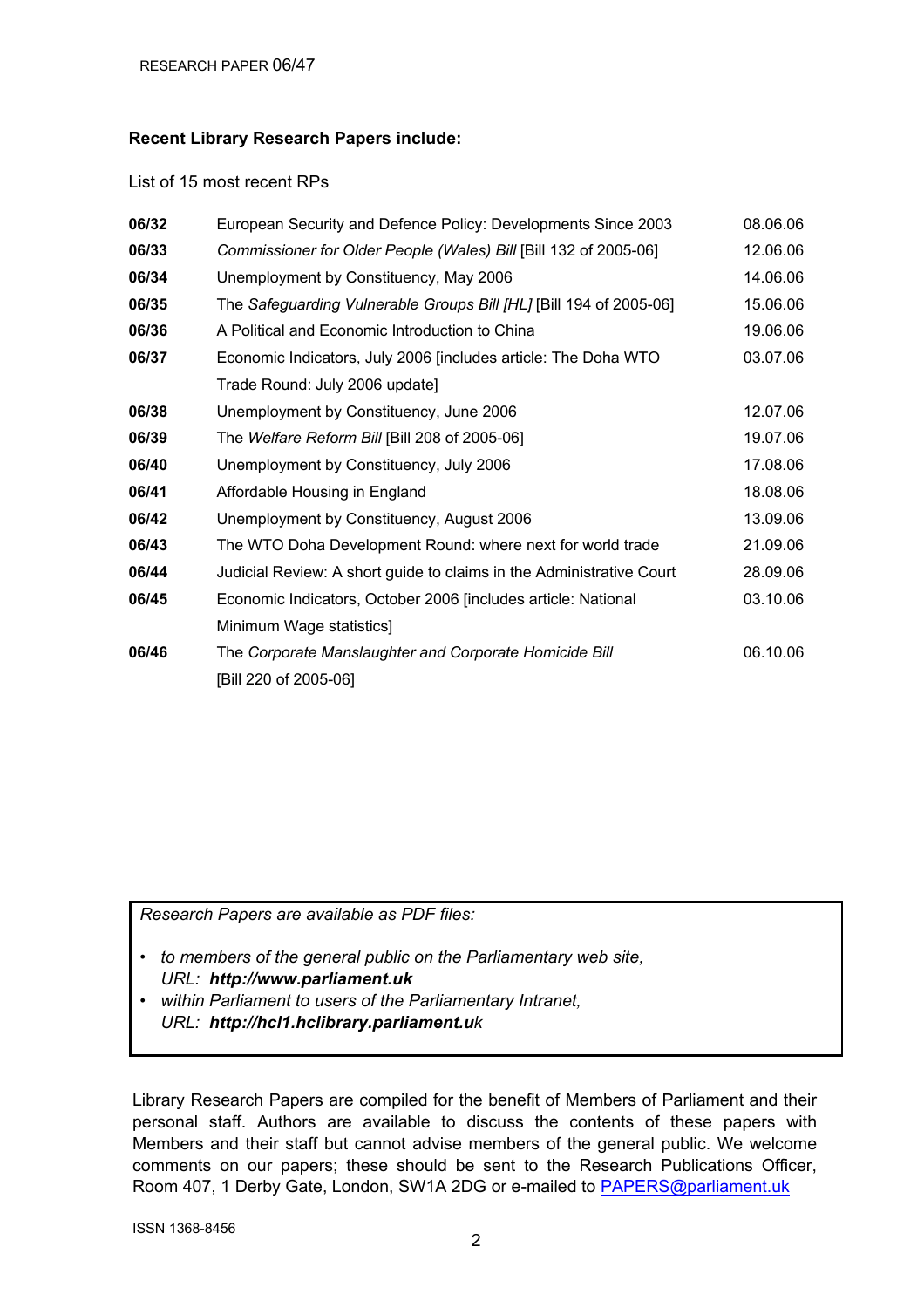## **Summary of current rates With effect from 1 April 2006**

## **Table 1: Summary of current rates: House of Commons**

With effect from April 2006

| Members' Parliamentary Salary        |                                                              |
|--------------------------------------|--------------------------------------------------------------|
| From 1 April                         | £59,686                                                      |
| From 1 November                      | £60,277                                                      |
| <b>Staffing Allowance</b>            | £87,276 (maximum)                                            |
| Incidental Expenses Provision (IEP)  | £20,440                                                      |
| IT equipment (centrally provided)    | [worth circa $£3,000$ ]                                      |
| Pension provision for Members' staff | Group Stakeholder Arrangement                                |
| London Supplement                    | £2,712                                                       |
| <b>Additional Costs Allowance</b>    | £22,110                                                      |
| Winding up Allowance                 | £35,905 (maximum - one third of staffing provision plus IEP) |
| Car Mileage First 10,000 miles       | 40p per mile                                                 |
| In excess of 10,000 miles            | 25p per mile                                                 |
| Motorcycle allowance                 | 24p per mile                                                 |
| Bicycle allowance                    | 20p per mile                                                 |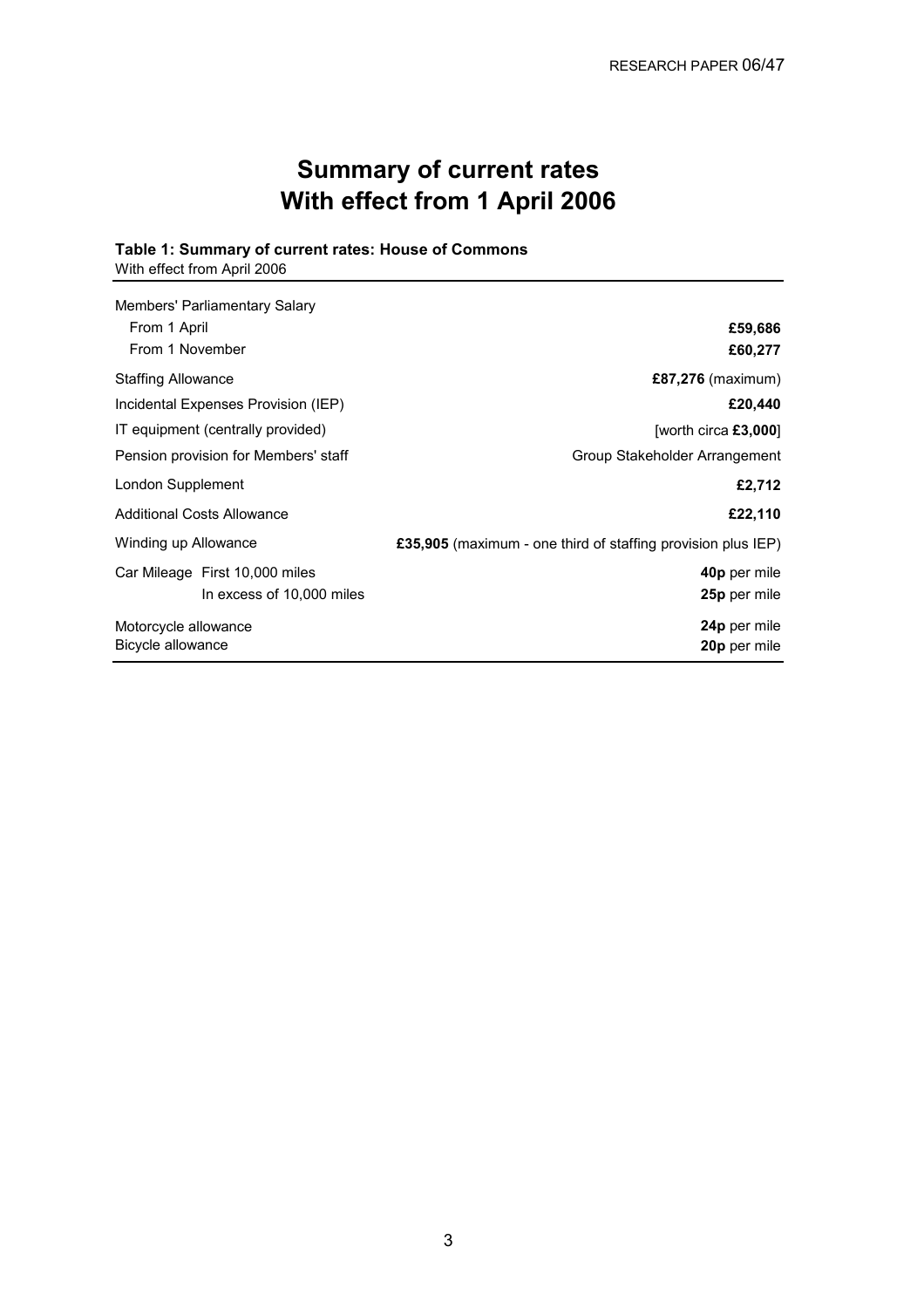## **CONTENTS**

| I   |    | <b>Introduction</b>                                         | $\overline{7}$ |
|-----|----|-------------------------------------------------------------|----------------|
| Ш   |    | <b>Salary Entitlement</b>                                   | $\overline{7}$ |
|     | А. | Members' pay                                                | $\overline{7}$ |
|     | В. | <b>European Parliament and Devolved Legislature Members</b> | 10             |
|     |    | <b>Dual Mandate MPs</b><br>1.                               | 10             |
|     |    | 2.<br><b>National Assembly for Wales</b>                    | 11             |
|     |    | 3.<br><b>Northern Ireland Assembly</b>                      | 11             |
|     |    | 4. Scottish Parliament                                      | 12             |
|     |    | 5. European Parliament                                      | 12             |
|     | C. | Parliamentary salary for ministers, etc.                    | 13             |
|     | D. | Ministers' pay                                              | 13             |
|     | Ε. | Parliamentary salary for select committee chairmen          | 15             |
|     | F. | <b>Standing Committee chairmen</b>                          | 16             |
| III |    | <b>Members' Allowances</b>                                  | 17             |
|     | Α. | <b>Members Estimate Committee</b>                           | 17             |
|     |    | 1. Establishment                                            | 17             |
|     |    | 2. Work of the Committee in 2004/05                         | 18             |
|     |    | 3. Work of the Committee in 2005/06                         | 18             |
|     | В. | Reviews of pay and allowances                               | 19             |
|     |    | 1.<br>The 1996 Review                                       | 19             |
|     |    | The 2001 Review<br>2.                                       | 19             |
|     |    | The 2004 Review<br>3.                                       | 20             |
|     |    | 4. The Next Review                                          | 20             |
|     | C. | <b>Allowances and rates</b>                                 | 22             |
|     |    | 1. Staffing allowance                                       | 22             |
|     |    | <b>Incidental expenses</b><br>2.                            | 22             |
|     |    | 3. Supplementary London Allowance                           | 23             |
|     |    | 4. Additional Costs Allowance                               | 23             |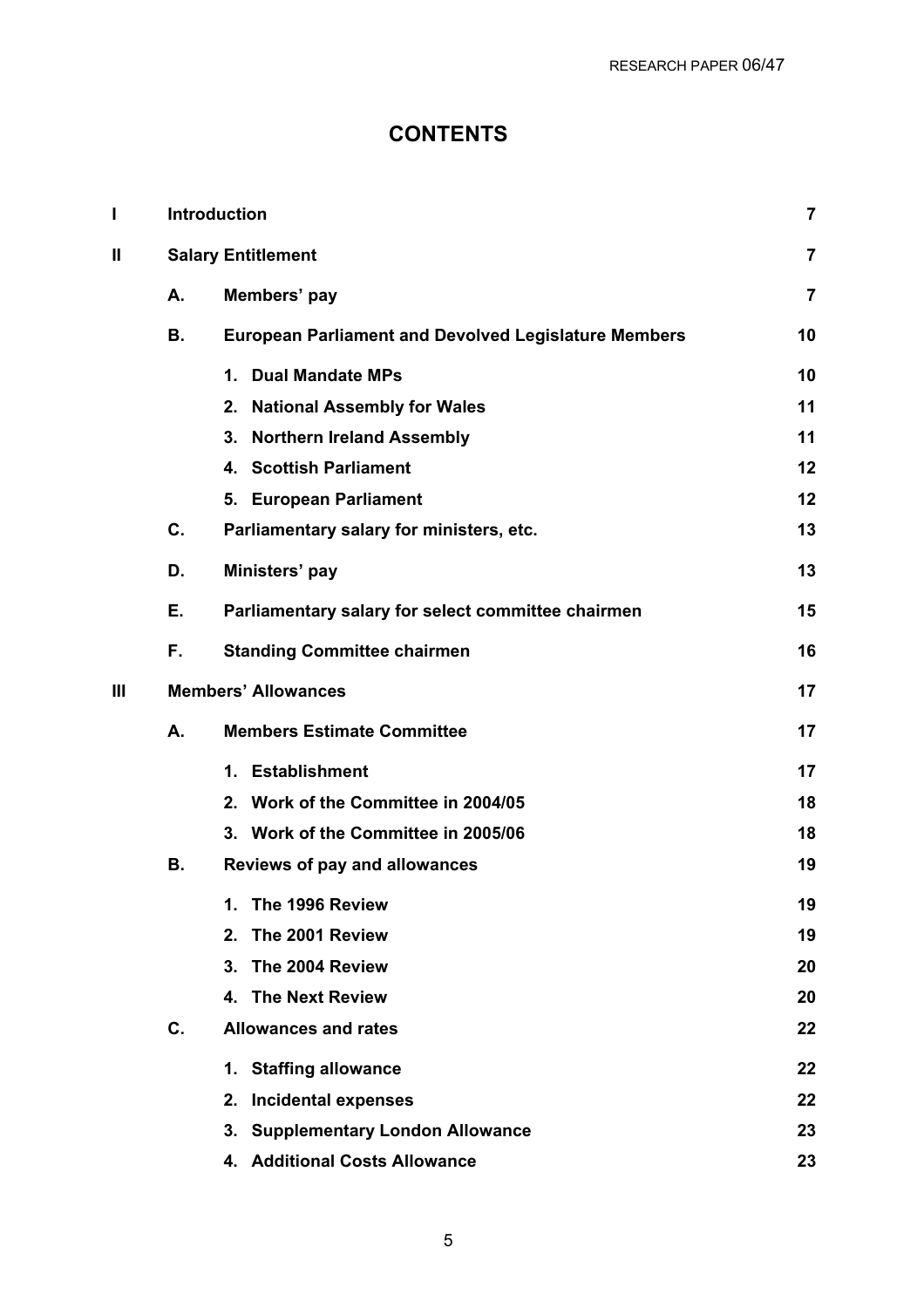|    |            | 5. | <b>Motor Mileage Allowance</b>                                                          | 24 |
|----|------------|----|-----------------------------------------------------------------------------------------|----|
|    |            | 6. | <b>Motorcycle Allowance</b>                                                             | 24 |
|    |            | 7. | <b>Bicycle Allowance</b>                                                                | 25 |
|    |            | 8. | <b>Temporary Secretarial Allowance</b>                                                  | 25 |
|    |            |    | 9. Winding Up Allowance                                                                 | 26 |
|    |            |    | 10. Summary of trends in allowance rates                                                | 26 |
|    |            |    | 11. Reimbursement of costs due to recall during a recess                                | 27 |
|    |            |    | 12. Members' Resettlement Grant                                                         | 27 |
|    |            |    | 13. Travel by Members to National Parliaments and European Union<br><b>Institutions</b> | 28 |
|    |            |    | 14. Travel by a Member's spouse, children and staff                                     | 29 |
|    | D.         |    | <b>Allowances for ministers</b>                                                         | 29 |
|    |            | 1. | Ministers' severance payments                                                           | 29 |
|    |            |    | 2. Former Prime Ministers' Public Duties Allowance                                      | 29 |
| IV |            |    | Allowances for Members of the House of Lords                                            | 30 |
| V  |            |    | Freedom of Information Act 2000 and the publication of Members'                         |    |
|    | allowances |    |                                                                                         | 31 |
|    | А.         |    | <b>House of Commons</b>                                                                 | 32 |
|    | В.         |    | <b>House of Lords</b>                                                                   | 32 |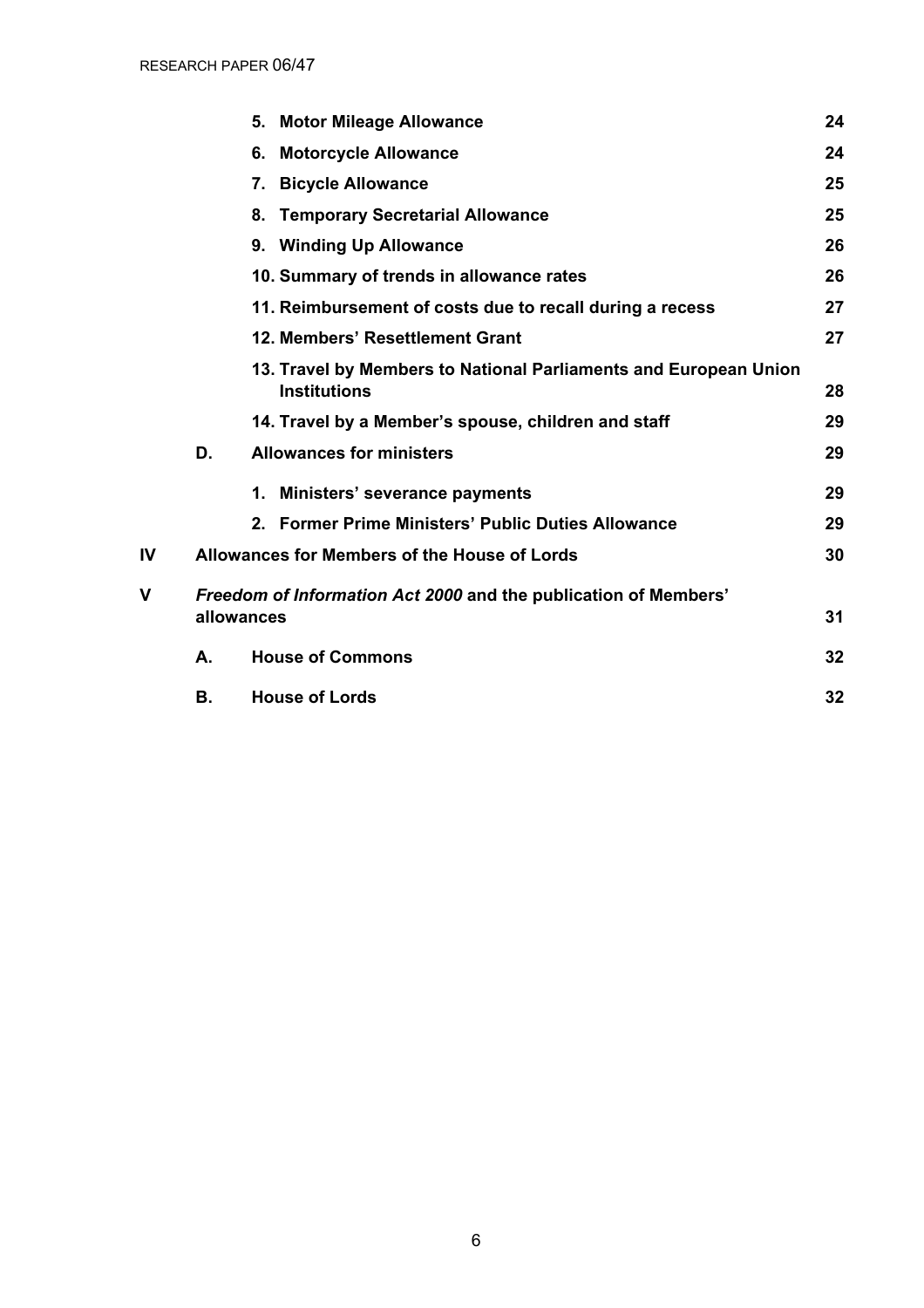## **I Introduction**

This Research Paper provides details of Members' and Ministers' pay and allowances in both the House of Commons and House of Lords. Comparisons with the pay of Members of the European Parliament, the Scottish Parliament, the National Assembly for Wales and the Northern Ireland Assembly are given in Section II.<sup>1</sup>

Members' pay and allowances are periodically reviewed by the Review Body on Senior Salaries (SSRB). In its 1996 review, the SSRB recommended an automatic review mechanism for Members' salaries. The House of Commons adopted this recommendation when it debated the SSRB's report on 19 July 1996. Since its 1996 review, the SSRB has published further reviews of Members' pay and allowances in March 2001 and October 2004. The next review was commissioned by the Prime Minister in July 2006. Brief details of these reviews are given in section III.B.

Section III.C sets out the current rates of Members' allowances and summarises previous rates. Section III also outlines the establishment and work of the Members Estimate Committee.

Section IV outlines the allowances available to Members of the House of Lords.

In October 2004, in advance of the implementation of the *Freedom of Information Act 2000*, both Houses of Parliament published details of the allowances claimed by Members in the 2001 Parliament. The background to the decisions in both Houses is given in Section V, along with links to the information that was published. Information relating to the 2004/05 financial year was published in October 2005.

Parliamentary pay and allowances are set in accordance with the specific resolutions cited in this paper. Fuller details of the resolutions are given in the *Concordance of*  Resolutions.<sup>2</sup> The Operations Directorate, Department of Finance and Administration provides details of current pay and allowances for Members in its publication *Parliamentary salaries, allowances and pensions* (summarised in a *Quick Guide*) and by notices to Members.

## **II Salary Entitlement**

## **A. Members' pay**

Members' salaries rose on 1 April 2006 from £59,095 to **£59,686**. They will rise again, on 1 November 2006 to **£60,277** (giving a two per cent increase on the 2005/06 salary, by the end of the year). The decision to pay this year's increase in two stages was

<sup>1</sup> More historic details are provided in the House of Commons Information Office Factsheet, *Members' pay, pensions and allowances*, Factsheet M5, http://www.parliament.uk/documents/upload/M05.pdf

Members Estimate Committee, *Concordance of Resolutions*, June 2006, HC 950-II 2005-06 http://www.publications.parliament.uk/pa/cm200506/cmselect/cmmemest/950/950ii.pdf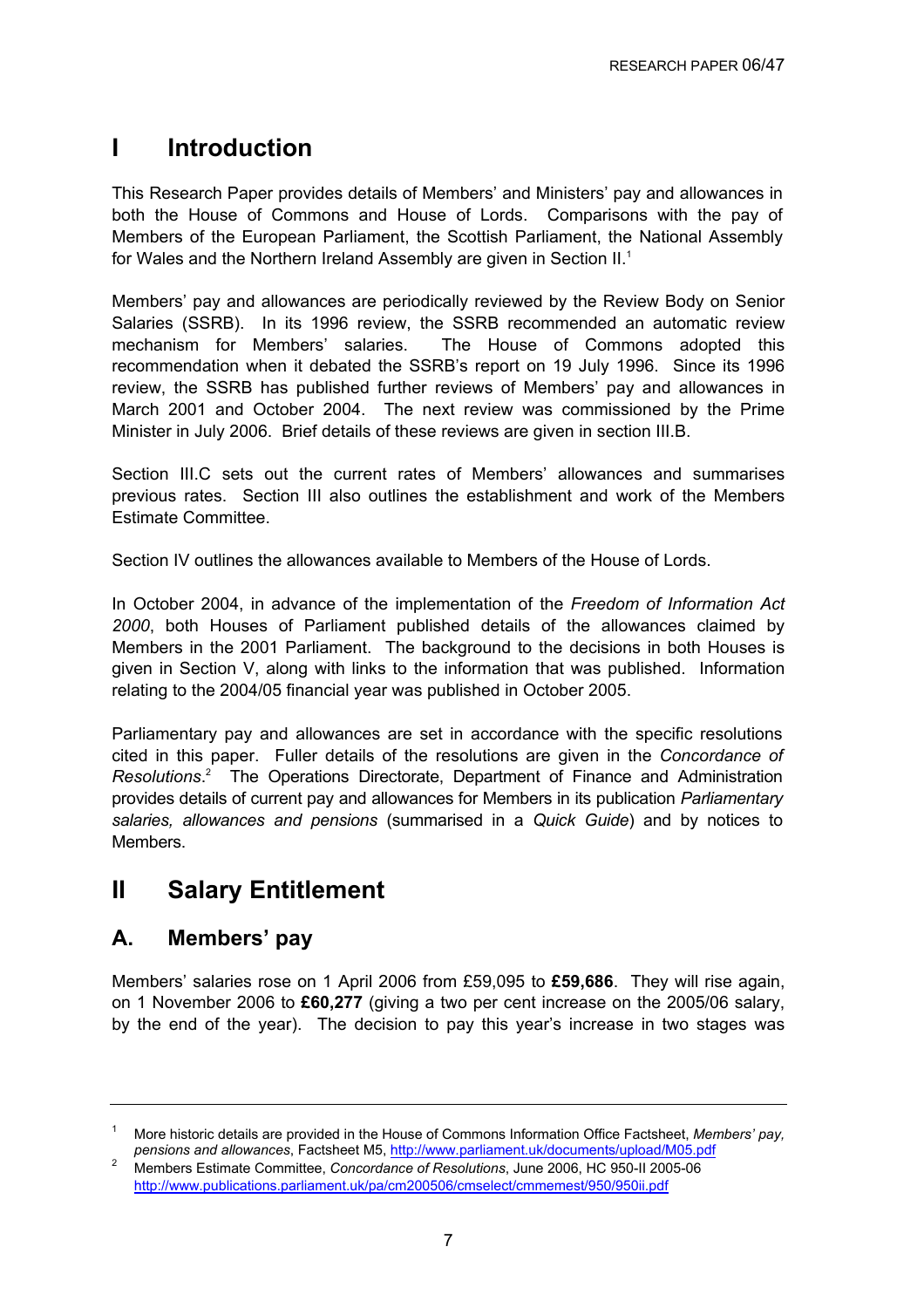announced by the Prime Minister in a Written Ministerial Statement, on the publication of the Twenty-Eighth report from the SSRB, $3$  on 30 March 2006:

The 28th report of the Review Body on Senior Salaries, which makes recommendations about the pay of the senior civil service, senior military personnel and the judiciary, is being published today … Pay increases for Members of Parliament and Ministers are linked automatically to the movement of the mid point of the pay bands for the senior civil service. This therefore results in an increase to their salaries of 2 per cent. However, the Government proposes that this increase should also be paid in two stages—1 per cent. with effect from 1 April 2006, and the remainder with effect from 1 November 2006.<sup>4</sup>

However, before the pay rise could be implemented in two stages, the House had to agree to do so, as the 1996 Resolution on Members' pay only provided for a single yearly salary. In a brief debate on the staging of the increase, Jack Straw, the Leader of the House, explained the reasons for staging the salary increase:

The motion on Members' salaries will give effect to the proposal announced by my right hon. Friend the Prime Minister on 30 March that the pay increases for Members of Parliament for 2006-07 should be staged, with the full increase being deferred until 1 November rather than being payable from 1 April last. The proposal is made in the context of the Government's response to the 28th report of the Senior Salaries Review Body, which provides that the award to the senior civil service, to which Members' pay is linked under the formula agreed in 1996, is being staged in a similar way.<sup>5</sup>

**Uprating formula:** Pay increases for Members are linked automatically to the increase in pay bands for the Senior Civil Service. This follows the recommendation of the Review Body on Senior Salaries (SSRB) report of 4 July 1996. Further changes to the pay levels were made on 5 July 2001. On 18 May 2006, it was agreed that the 2006/07 formula increase should be paid in two stages.

[Resolution debated and](http://www.publications.parliament.uk/pa/cm199596/cmhansrd/vo960710/debtext/60710-60.htm#60710-60_spnew0) agreed: *10 July 1996, no division*<sup>6</sup>

[Resolution debated and](http://www.publications.parliament.uk/pa/cm200102/cmhansrd/vo010705/debtext/10705-26.htm#10705-26_div13) agreed: *5 July 2001, on division (276 to 42)*<sup>7</sup>

[Resolution debate and agreed:](http://www.publications.parliament.uk/pa/cm200506/cmhansrd/cm060518/debtext/60518-0239.htm#060518114000003) *18 May 2006, no division8*

Table 2 and the following chart show recent trends in Members' pay:

<sup>3</sup> Review Body on Senior Salaries, *Twenty-Eighth Report on Senior Salaries*, Report No 62, Cm 6727, March 2006, http://www.ome.uk.com/downloads/28th%20Report%20on%20Senior%20Salaries%20-%202006.pdf 4

<sup>4</sup> HC Deb 30 March 2006 cc96WS-97WS

<sup>&</sup>lt;sup>5</sup> HC Deb 18 May 2006 c1152

<sup>6</sup> HC Deb 10 July 1996 cc488-543, at c533 (motion approving SSRB report including these proposals agreed to 279-154, c530)

 $7$  HC Deb 5 July 2001 cc469-71

<sup>&</sup>lt;sup>8</sup> HC Deb 18 May 2006 cc1152-1164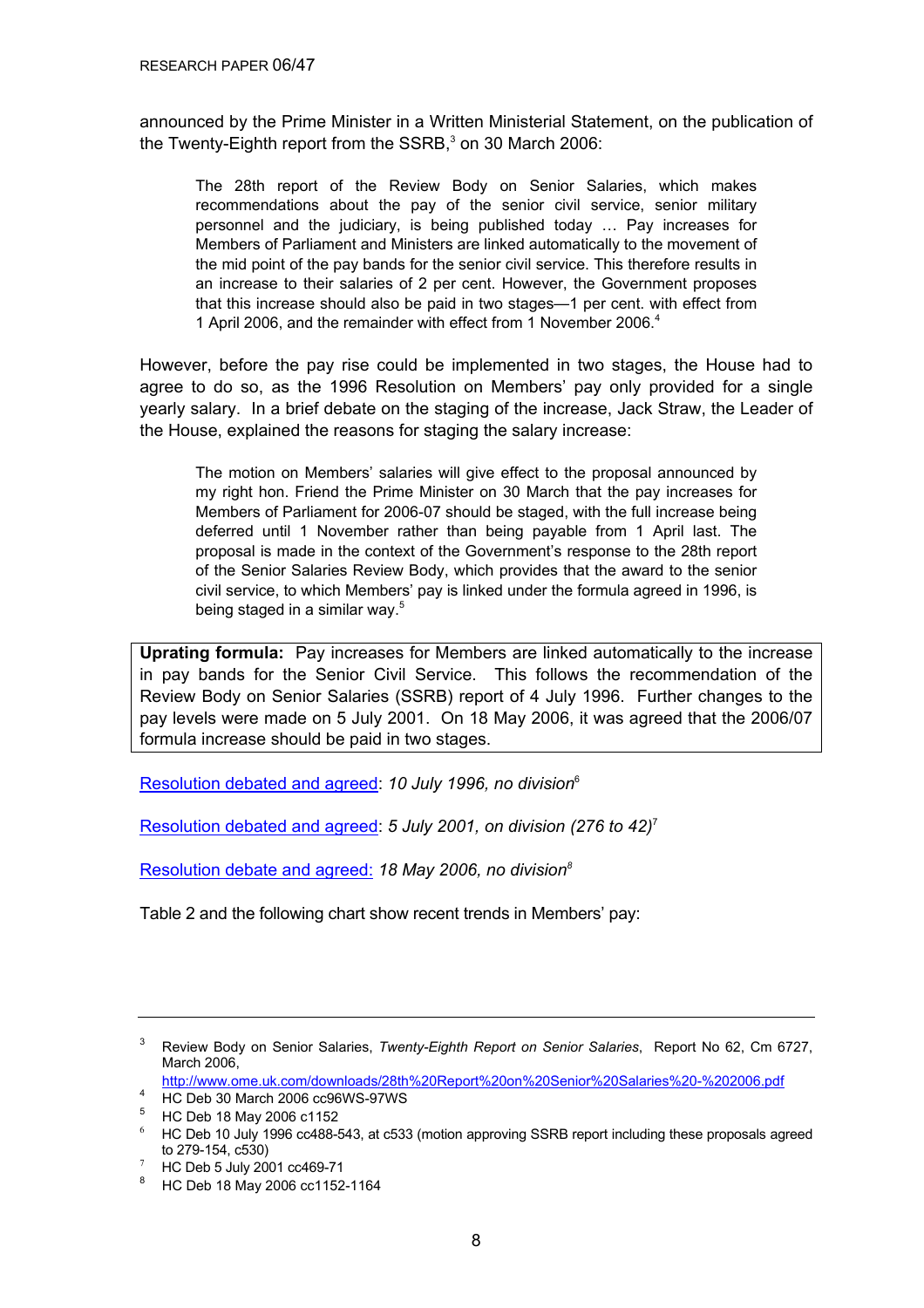|  | Table 2: Members' pay since 1997 |  |  |
|--|----------------------------------|--|--|
|--|----------------------------------|--|--|

| 1 April 1997          | £43,860 |
|-----------------------|---------|
| 1 April 1998          | £45,066 |
| 1 April 1999          | £47,008 |
| 1 April 2000          | £48,371 |
| 1 April 2001          | £49,822 |
| 20 June 2001(a)       | £51,822 |
| 1 April 2002 (b)      | £55,118 |
| 1 April 2003          | £56,358 |
| 1 April 2004          | £57,485 |
| 1 April 2005          | £59,095 |
| 1 April 2006 (c)      | £59,686 |
| 1 November 2006 $(c)$ | £60,277 |
|                       |         |

*(a)*  Comprises formula increase of 3 percent plus £2,000 from 20 June 2001

*(b)* Comprises formula increase of 2.5 percent plus £2,000 from 1 April 2002

*(c)* In 2006/07 the formula increase (2 per cent) was implemented in two equal stages

The chart below compares trends in Members' pay with the Retail Price Index (RPI) and average earnings. The data are presented in index form, so 1997 equals 100 in each case.



**Trends in MPs' salaries, the RPI and average earnings 1997-2006**

When the full 2006/07 pay rise is implemented, in November, Members' pay will have increased by 37 per cent since 1997 (36 per cent in April 2006). This compares with a 26 per cent increase in the RPI and a 47 percent increase in average earnings, to the end of March 2006.<sup>9</sup>

<sup>9</sup> National Statistics series CHAW and LNMQ; comparisons of 1<sup>st</sup> quarter 1997 and 2006 data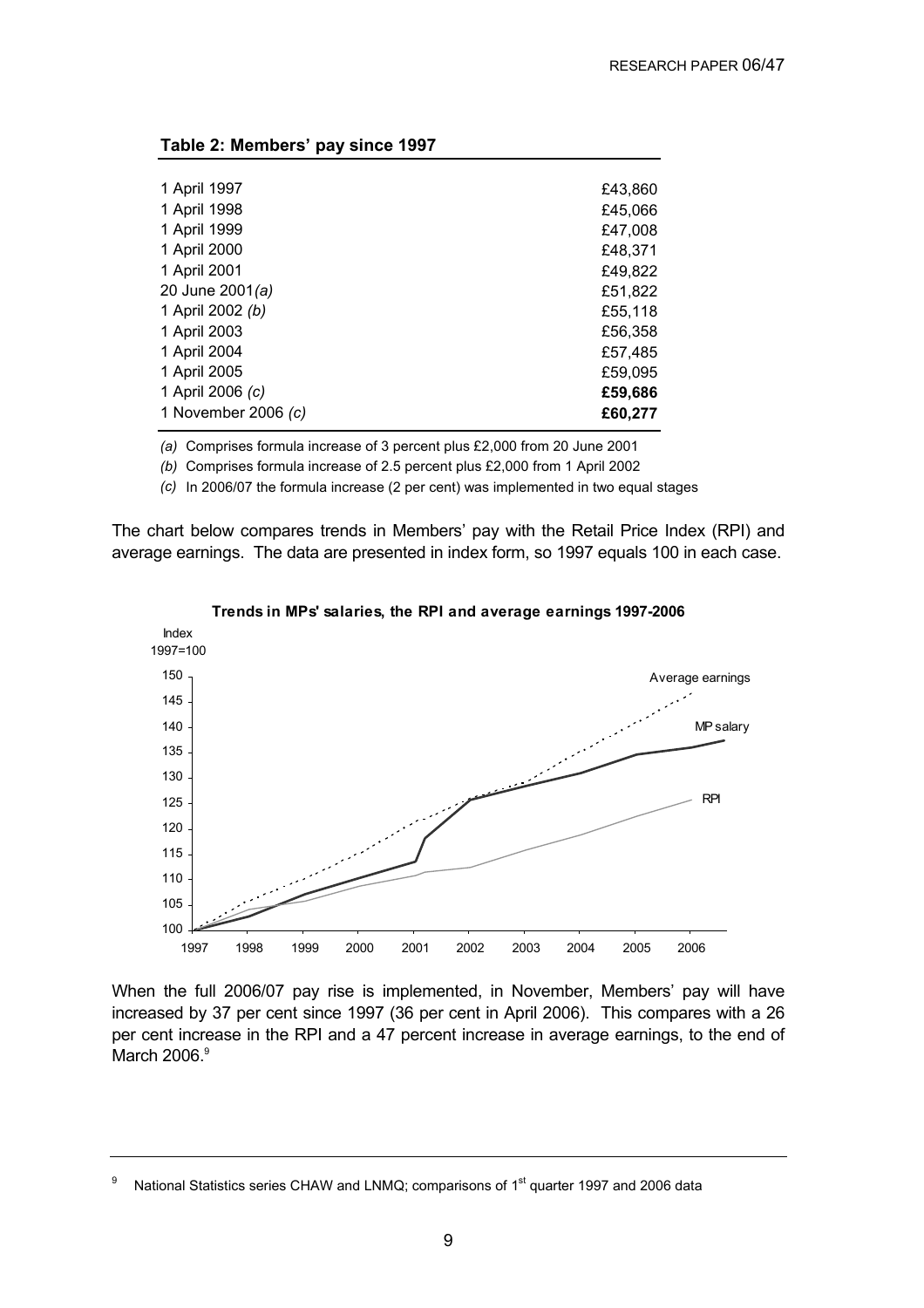## **B. European Parliament and Devolved Legislature Members**

#### **1. Dual Mandate MPs**

Members of Parliament who are also members of devolved legislatures receive a full parliamentary salary, currently **£59,686** (increasing to £60,277 from 1 November 2006) per annum. In addition, they receive one third of the salary in respect of their membership of the devolved legislature.

Since the European Parliamentary elections in June 2004, members of national parliaments (including the House of Lords), but not the devolved legislatures, have no longer been permitted to hold a dual mandate in the European Parliament, although a derogation exists until 2009 for Members who previously had seats in both the European Parliament and a national Parliament<sup>10</sup>

After the June 2004 elections there were no dual mandate MPs in the European Parliament (although two peers, Baronesses Ludford and Nicholson, still sit there).<sup>11</sup>

There are no statutory provisions preventing Members of Parliament from becoming Members of the Scottish Parliament, the Welsh Assembly or the Northern Ireland Assembly. The Labour Party has a general policy of having no dual mandate MPs, although party rules are not quite as inflexible.<sup>12</sup> Other parties seem to have similar policies. However, at the 2005 General Election, one MSP, two AMs, 16 MLAs and two MEPs were elected to the House of Commons.<sup>13</sup>

#### **MLAs**

#### **MEPs**

<sup>&</sup>lt;sup>10</sup> Foreian and Commonwealth Office, *Council Decision of 25 June and 23 September 2002 amending the Act concerning the election of the representatives of the European Parliament by direct universal suffrage, annexed to Decision 76/787/ECSC, EEC, EURATOM (2002/772/EC, Euratom)*, Cm 6093, December 2003, pp5-6<br><sup>11</sup> See RP 05/42 section II. B. 1 for further details.<br><sup>12</sup> JJO Bek 24 October 1000 sSER: Lebeur Berty E

<sup>12</sup> HC Deb 21 October 1999 c658; Labour Party, *Rule Book 2004*, January 2004, rule 5C.2 13 **MSP** 

David Mundell (Con) subsequently resigned as an MSP on 17 June 2005 [Scottish Parliament Fact Sheet, *Cumulative List of Male MSPs: Session 2*, 10 August 2006,

http://www.scottish.parliament.uk/business/research/factsheets/documents/MaleMSPs-Cumulative-Session2.pdf] **AMs** 

David Davies (Con) sits for Monmouth in both the National Assembly for Wales and the House of Commons;

Peter Law (Ind) sat for Blaenau Gwent in both the National Assembly for Wales and the House of Commons, until his death on 25 April 2006.

The following 16 MPs also hold seats in the Northern Ireland Assembly: Gerry Adams (SF); Gregory Campbell (DUP); Nigel Dodds (DUP); Pat Doherty (Sinn Fein); Jeffrey Donaldson (DUP); Mark Durkan (SDLP); Michelle Gildernew (Sinn Fein); Rev William McCrea (DUP); Alasdair McDonnell (SDLP); Martin McGuinness (Sinn Fein); Conor Murphy (Sinn Fein); Rev Ian Paisley (DUP); Iris Robinson (DUP); Peter Robinson (DUP); David Simpson (DUP); and Sammy Wilson (DUP).

The five Sinn Fein Members' Northern Ireland Assembly salaries are not abated as they do not receive Westminster salaries.

Chris Huhne (Lib Dem) and Theresa Villiers (Con) resigned from the European Parliament on their election to the House of Commons (*European Parliament Minutes*, 11 May 2005).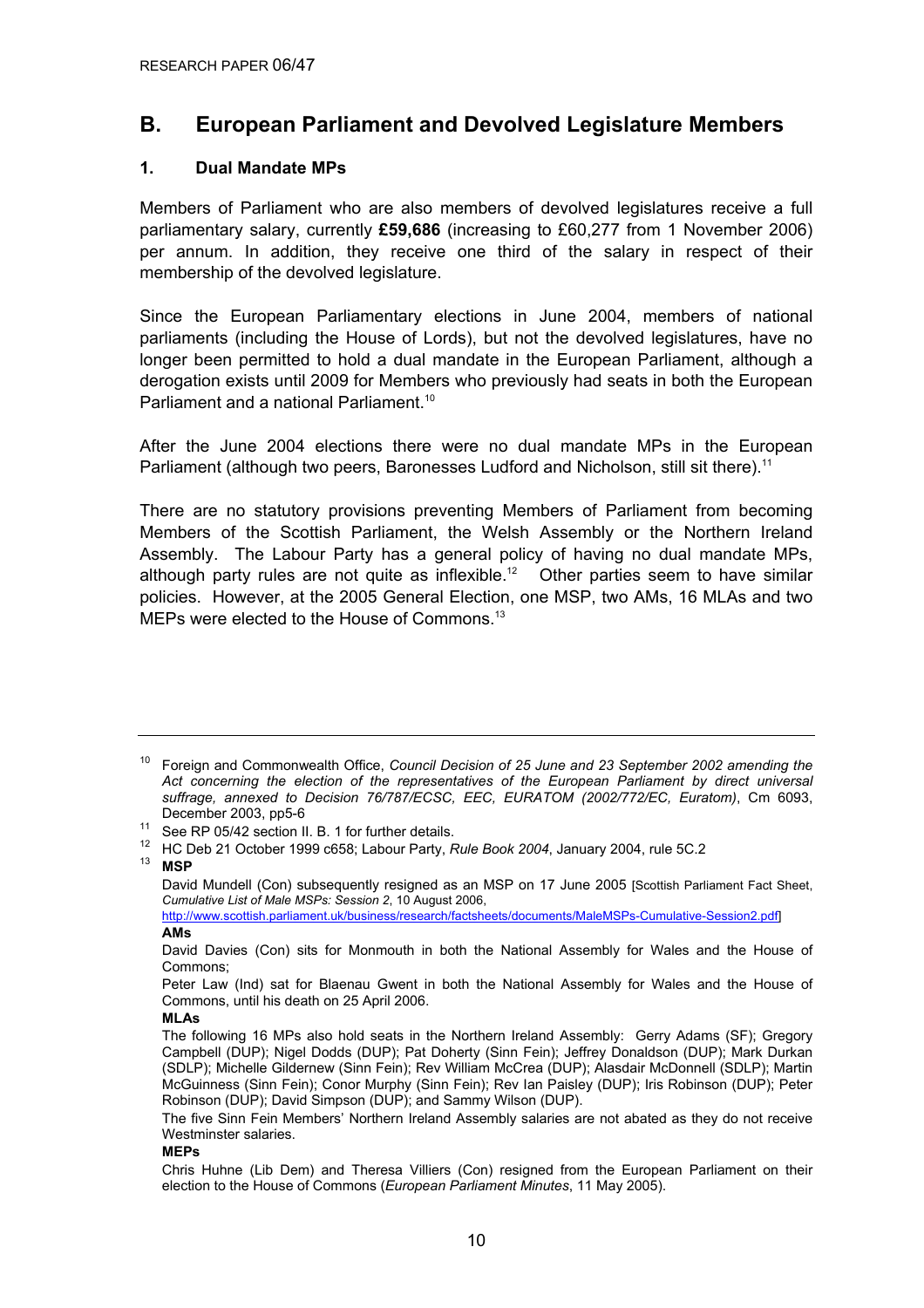#### **2. National Assembly for Wales**

With effect from 1 April 2006 the salary payable to Members of the National Assembly for Wales is £46,191 per annum.<sup>14</sup> In addition, Members who hold any of the following offices are entitled to receive an additional salary as follows:

|                                         | Addition | Total    |
|-----------------------------------------|----------|----------|
| <b>Assembly First Minister</b>          | £76,491  | £122,682 |
| <b>Assembly Minister</b>                | £39,677  | £85,868  |
| <b>Presiding Officer</b>                | £39,677  | £85,868  |
| Leader of the largest non-cabinet party | £39,677  | £85,868  |
| <b>Deputy Presiding Officer</b>         | £24,438  | £70,629  |
| Chairs of Subject Committees (a)        | £5,781   | £51,972  |
| <b>Assembly Member</b>                  |          | £46,191  |
| AMs who are also MPs or MEPs            |          | £15,397  |

#### **Table 3: National Assembly for Wales salaries: 2006/07**

(a) Established in accordance with s57 of the *Government of Wales Act 1998* (Cap 58)

Unlike Members' salaries at Westminster, Members of the National Assembly for Wales received their full salary increase in one step, with effect from 1 April 2006.

Details of allowances available to Members of the National Assembly for Wales are available in the *National Assembly for Wales (Assembly Members and Officers) (Salaries, Allowances, etc) Determination 2005*, which was passed on 9 March 2005. The Determination also provides for the annual uprating of certain allowances.

#### **3.** Northern Ireland Assembly<sup>15</sup>

The Assembly has been suspended since midnight on 14 October 2002. Following the elections on 26 November 2003, MLAs received no salary from 27 November until 4 December 2003. On 5 December 2003, the pre-devolution salaries of £31,817 for MLAs, and £48,850 for the Presiding Officer were reinstated.<sup>16</sup> These salaries were determined by the Secretary of State, and are lower than they would be if the assembly were not suspended. (Immediately before the suspension, MLAs' salaries were £41,321 per annum.)

In 2004, the Government confirmed that the decision to continue paying MLAs' salaries, albeit at a reduced rate, was being kept under review.<sup>17</sup> Baroness Amos told peers that "MLAs carry out constituency duties and have done so since the elections in November

<sup>&</sup>lt;sup>14</sup> Assembly Members who are also Members of Parliament or Members of the European Parliament have their Assembly salary reduced by two-thirds in accordance with the *National Assembly for Wales* 

<sup>(</sup>Asserting Merribers) (Salaries) (Limitation) State: 1999 (St. 1999 1999)<br><sup>15</sup> Source: Northern Ireland Assembly Personnel Office and Finance Office<br><sup>16</sup> Lord Alderdice stood down as Speaker of the Assembly on 26 February Media Centre, *Murphy Pays Tribute to Assembly Speaker*, 26 February 2004,

<sup>17</sup> HL Deb 17 March 2004 c262; HC Deb 24 March 2005 c920W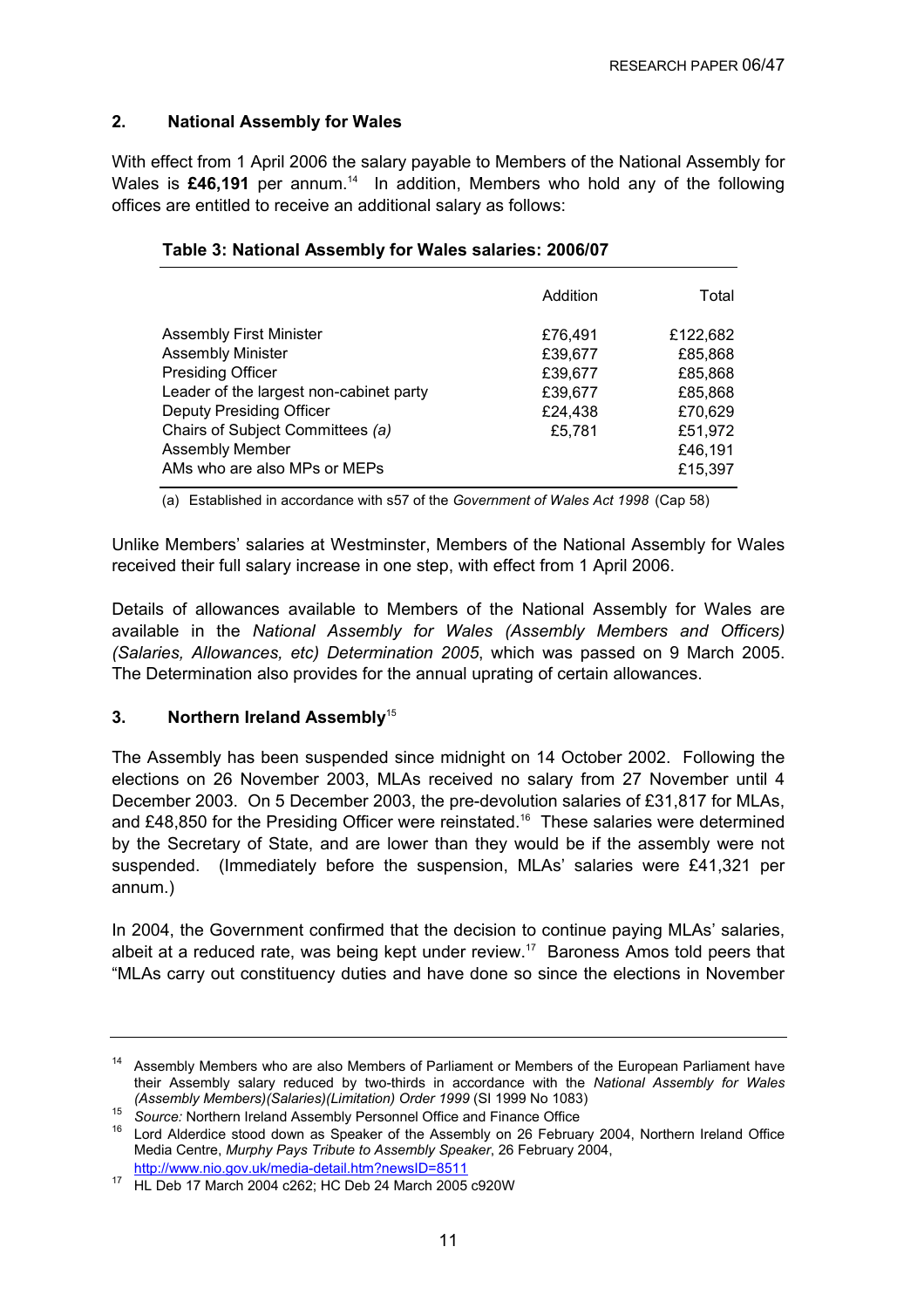2003".18 However, in 2006, Parliament passed the *Northern Ireland Act 2006*, which gives the Secretary of State the power to dissolve the Northern Ireland Assembly before the next elections are due. In such circumstances, MLAs' salaries and allowances would cease to be paid.19

#### **4. Scottish Parliament**

On 21 March 2002<sup>20</sup> the Scottish Parliament approved a new Scottish Parliament Salaries Scheme.<sup>21</sup> This provided for an annual review of MSPs' salaries. Since 1 April 2003 the objective of the annual reviews has been to maintain those salaries at 87.5 per cent of the salary payable to Members of the House of Commons. Officeholders' salaries were increased to retain differentials. In 2006/07, in line with the staging of Members' and Ministers' salaries at Westminster, MSPs' salary increases will also be staged. The salary payable to MSPs from 1 April 2006 is **£52,226**, and from 1 November 2006 it will be **£52,743**.

Table 4 summarises current salaries in the Scottish Parliament:

|                                    | From 1 April 2006 |          | From 1 November 2006 |          |
|------------------------------------|-------------------|----------|----------------------|----------|
|                                    | Addition          | Total    | Addition             | Total    |
| <b>First Minister</b>              | £75,653           | £127.879 | £76.402              | £129.145 |
| <b>Presiding Officer</b>           | £39.246           | £91.472  | £39,635              | £92,378  |
| Deputy Presiding Officer           | £24,582           | £76,808  | £24.825              | £77,568  |
| Lord Advocate (a)                  | £51,273           | £103.499 | £51,781              | £104,524 |
| Solicitor General for Scotland (a) | £37.075           | £89.301  | £37.442              | £90.185  |
| Scottish Minister                  | £39,246           | £91,472  | £39,635              | £92,378  |
| Junior Scottish Minister           | £24,582           | £76,808  | £24,825              | £77,568  |
| <b>MSP</b>                         |                   | £52,226  |                      | £52.743  |

#### **Table 4: Scottish Parliament salaries: 2006/07**

(a) Law Officers need not be MSPs, as is the case at present. They are paid the total salary regardless.

Details of allowances available to Members of the Scottish Parliament can be found in the Scottish Parliament Official Report.<sup>22</sup>

#### **5. European Parliament**

The salary payable to UK Members of the European Parliament is the same as for Members of Parliament. Accordingly, during 2006/07, MEPs' pay will increase in two

<sup>&</sup>lt;sup>18</sup> HL Deb 17 March 2004 c262<br><sup>19</sup> for further information ago H

<sup>19</sup> for further information see House of Commons Library, *The Northern Ireland Bill – Bill 169 of 2005-06*, Research Paper RP 06/23, 21 April 2006, http://www.parliament.uk/commons/lib/research/rp2006/rp06-023.pdf; see also letter of 20 July 2006 from Clare Salters, assistant Director, Devolution & Legislation, Northern Ireland Office to Members of the Legislative Assembly (DEP 06/1439)

<sup>20</sup> SP OR 21 March 2002, cols 10577-10587, cols 10592-10600<br>
<sup>21</sup> See Scottish Parliament Paper 554

<sup>&</sup>lt;sup>22</sup> SPOR 21 June 2001, cols 1907-17; current rates are detailed in Scottish Parliament Information Centre briefings, http://www.scottish.parliament.uk/business/research/subject/index.htm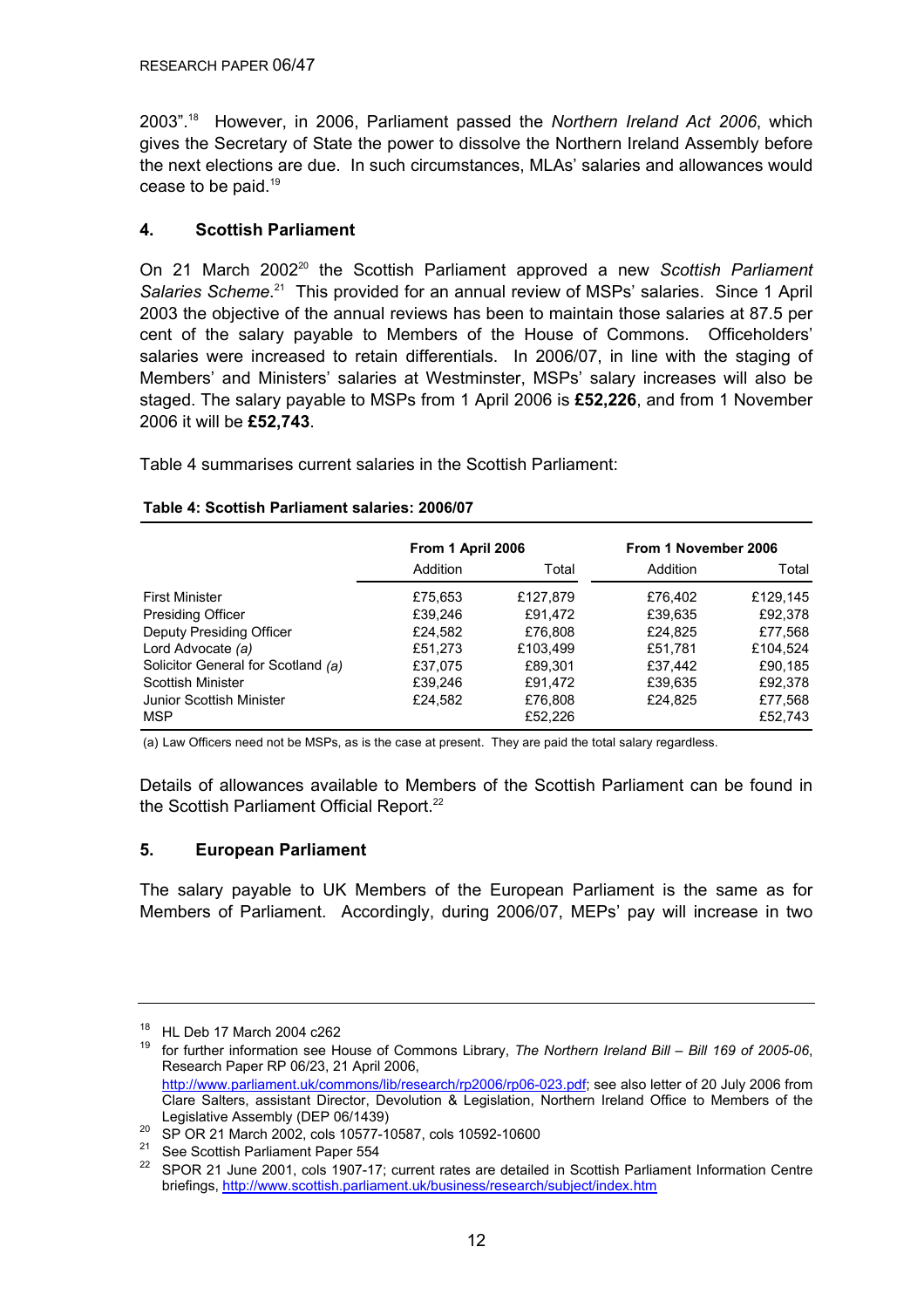stages to **£60,277** from 1 November 2006 (it will be £59,686 from 1 April to 31 October  $2006$ ). $23$ 

## **C. Parliamentary salary for ministers, etc.**

Ministers' pay is currently made up of two elements, the parliamentary salary (Members' pay) and a ministerial salary. Until 1 July 1996 ministers received a reduced parliamentary salary. Since then they have received the full rate.

## **D. Ministers' pay**

Before 1996, ministerial salaries had been uprated by Order in line with Members' salaries but this had not been enshrined in legislation or parliamentary resolution.<sup>24</sup> However the 1996 SSRB report,<sup>25</sup> which was accepted by the Commons, recommended that the uprating formula and 1 April implementation date should also apply to ministers and other paid office holders. In 2006/07, Ministers' salary increases were staged, as the Prime Minister announced in a Written Ministerial Statement on 30 March 2006:

Pay increases for Members of Parliament and Ministers are linked automatically to the movement of the mid point of the pay bands for the senior civil service. This therefore results in an increase to their salaries of 2 per cent. However, the Government proposes that this increase should also be paid in two stages—1 per cent. with effect from 1 April 2006, and the remainder with effect from 1 November 2006.<sup>26</sup>

**Uprating formula**: Pay increases for ministers are linked automatically to the increase in pay bands for the Senior Civil Service, under a formula set out in section 1 of the *Ministerial and other Salaries Act 1997*. This is, in effect, the same formula that is used for uprating Members' pay.

The *Ministerial and other Salaries Act 1997* amended the 1975 Act of the same title to take into account the SSRB recommendations.

The following three tables summarise trends in ministerial pay since 1997/98.

<sup>23</sup> House of Commons Library Standard Note SN/IA/3049, *The Statute for Members of the European Parliament*, gives details of the changes to MEPs' pay and allowances that will introduced following the

<sup>2009</sup> European Parliamentary elections<br>24 Such an Order would have been required for an 'uprating' increase from 1 April 1997, but there was no<br>31 Such Order, and therefore no uprating for the year beginning 1 April 1997

such Order, and therefore no uprating for the year beginning 1 April 1997 25 Review Body on Senior Salaries, *Review of Parliamentary pay and allowances*, Report No. 38, Cm 3330- I, 1996, http://www.ome.uk.com/downloads/volume1.pdf

<sup>26</sup> HC Deb 30 March 2006 cc96WS-97WS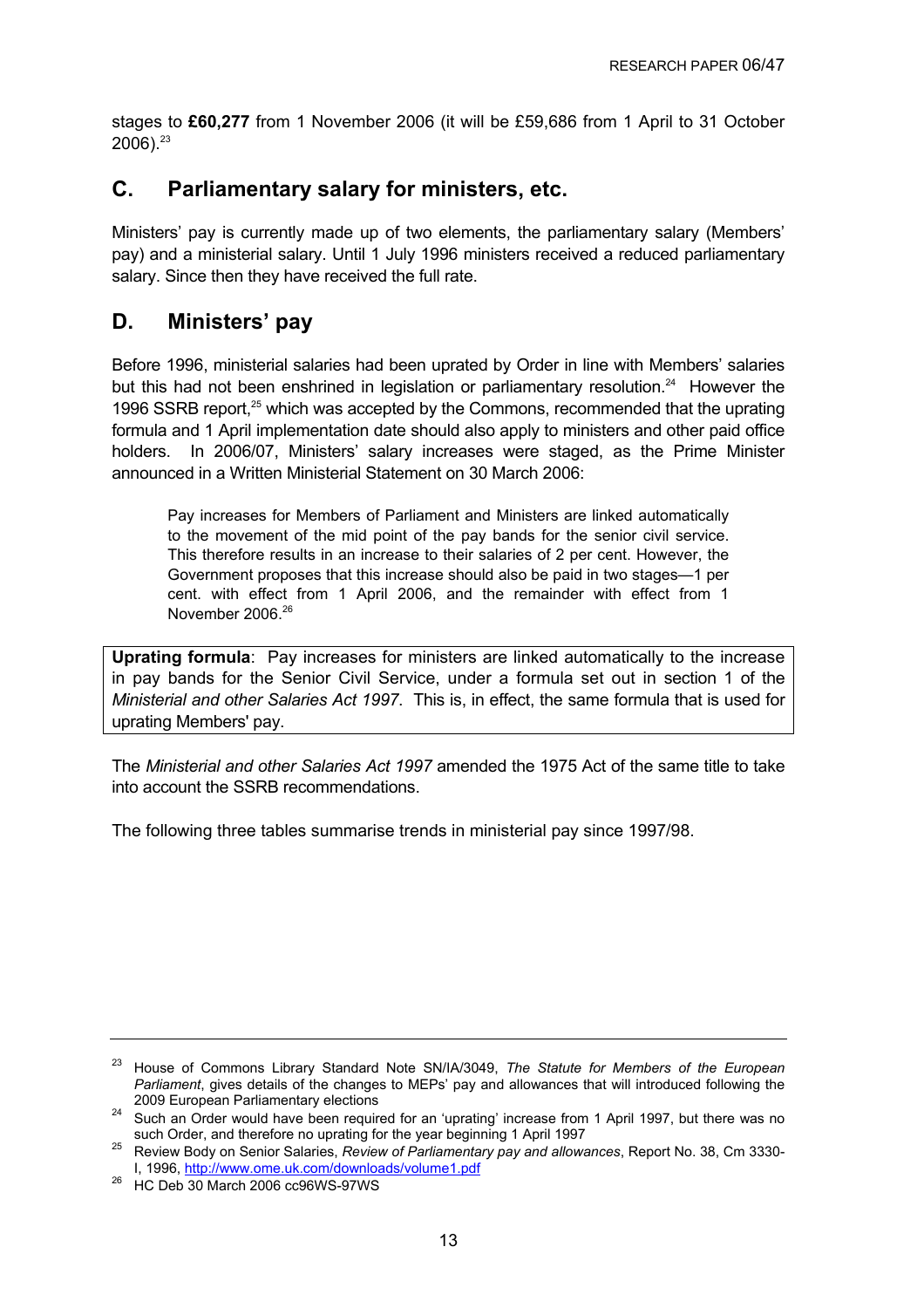|                                     | 1997/98  | 2001/02 | 2005/06  |          | 1 Apr 2006 1 Nov 2006 |
|-------------------------------------|----------|---------|----------|----------|-----------------------|
|                                     |          |         |          |          |                       |
| Prime Minister (a)                  | 100,000  | 113,596 | 124,837  | 126,085  | 127,334               |
| Cabinet Minister (a)                | 60,000   | 68,157  | 74,902   | 75,651   | 76,400                |
| Minister of State                   | 31,125   | 35,356  | 38,854   | 39,243   | 39,631                |
| Parliamentary Under Secretary       | 23,623   | 26,835  | 29,491   | 29,786   | 30,081                |
| Government Chief Whip (b)           | 36.613   | 68,157  | 74,902   | 75.651   | 76,400                |
| Government Deputy Chief Whip        | 31,125   | 35,356  | 38,854   | 39,243   | 39,631                |
| Government Whip                     | 20,029   | 22,753  | 25,005   | 25,255   | 25,505                |
| <b>Assistant Government Whip</b>    | 20,029   | 22,753  | 25,005   | 25,255   | 25,505                |
| Leader of the Opposition            | 55,000   | 62,479  | 68,662   | 70.035   | 70,035                |
| <b>Opposition Chief Whip</b>        | 31,125   | 35,356  | 38,854   | 39,631   | 39,631                |
| <b>Opposition Deputy Chief Whip</b> | 20,029   | 22,753  | 25,005   | 25,505   | 25,505                |
| <b>Opposition Assistant Whip</b>    | 20,029   | 22,753  | 25,005   | 25,505   | 25,505                |
| Speaker                             | 60,000   | 68,157  | 74,902   | 75,651   | 76,400                |
| Chairman of Ways and Means          | 31,125   | 35,356  | 38,854   | 39,243   | 39,631                |
| First Deputy Chairman               | 27,355   | 31,073  | 34,148   | 34,489   | 34,831                |
| Second Deputy Chairman              | 27,355   | 31,073  | 34,148   | 34,489   | 34,831                |
| Attorney General (c)                | 63,756   |         | In Lords |          |                       |
| Solicitor General (d)               | In Lords | 59,386  | 65,263   | 65,916   | 66,569                |
| Advocate General for Scotland (e)   |          | 59,386  | 65,263   | In Lords |                       |

### **Table 5: Ministers and office-holders in Commons: Ministerial salary entitlements, £**

### **Table 6: Ministers and office-holders in Commons: Full salary entitlements, £**

|                                      | 1997/98  | 2001/02 | 2004/05  |          | 1 Apr 2006 1 Nov 2006 |
|--------------------------------------|----------|---------|----------|----------|-----------------------|
|                                      |          |         |          |          |                       |
| Prime Minister (a)                   | 143,860  | 163,418 | 183,932  | 185,771  | 187,611               |
| Cabinet Minister (a)                 | 103,860  | 117,979 | 133,997  | 135,337  | 136,677               |
| Minister of State                    | 74,985   | 85,178  | 97,949   | 98.929   | 99,908                |
| <b>Parliamentary Under Secretary</b> | 67,483   | 76,657  | 88,586   | 89,472   | 90,358                |
| Government Chief Whip (b)            | 80.473   | 117.979 | 133.997  | 135.337  | 136.677               |
| Government Deputy Chief Whip         | 74,985   | 85,178  | 97,949   | 98,929   | 99,908                |
| Government Whip                      | 63,889   | 72,575  | 84,100   | 84,941   | 85,782                |
| <b>Assistant Government Whip</b>     | 63,889   | 72,575  | 84,100   | 84,941   | 85,782                |
| Leader of the Opposition             | 98,860   | 112,301 | 127,757  | 129,721  | 130,312               |
| <b>Opposition Chief Whip</b>         | 74,985   | 85,178  | 97,949   | 99.317   | 99,908                |
| Deputy Chief Opposition Whip         | 63,889   | 72,575  | 84,100   | 85,191   | 85,782                |
| <b>Assistant Opposition Whip</b>     | 63,889   | 72,575  | 84,100   | 85,191   | 85,782                |
| Speaker                              | 103,860  | 117,979 | 133,997  | 135,337  | 136,677               |
| Chairman of Ways and Means           | 74,985   | 85,178  | 97,949   | 98,929   | 99,908                |
| <b>First Deputy Chairman</b>         | 71,215   | 80,895  | 93,243   | 94.175   | 95,108                |
| Second Deputy Chairman               | 71,215   | 80,895  | 93,243   | 94,175   | 95,108                |
| Attorney General (c)                 | 107,616  |         | In Lords |          |                       |
| Solicitor General (d)                | In Lords | 109,208 | 124,358  | 125,602  | 126,846               |
| Advocate General for Scotland (e)    |          | 109,208 | 124,358  | In Lords |                       |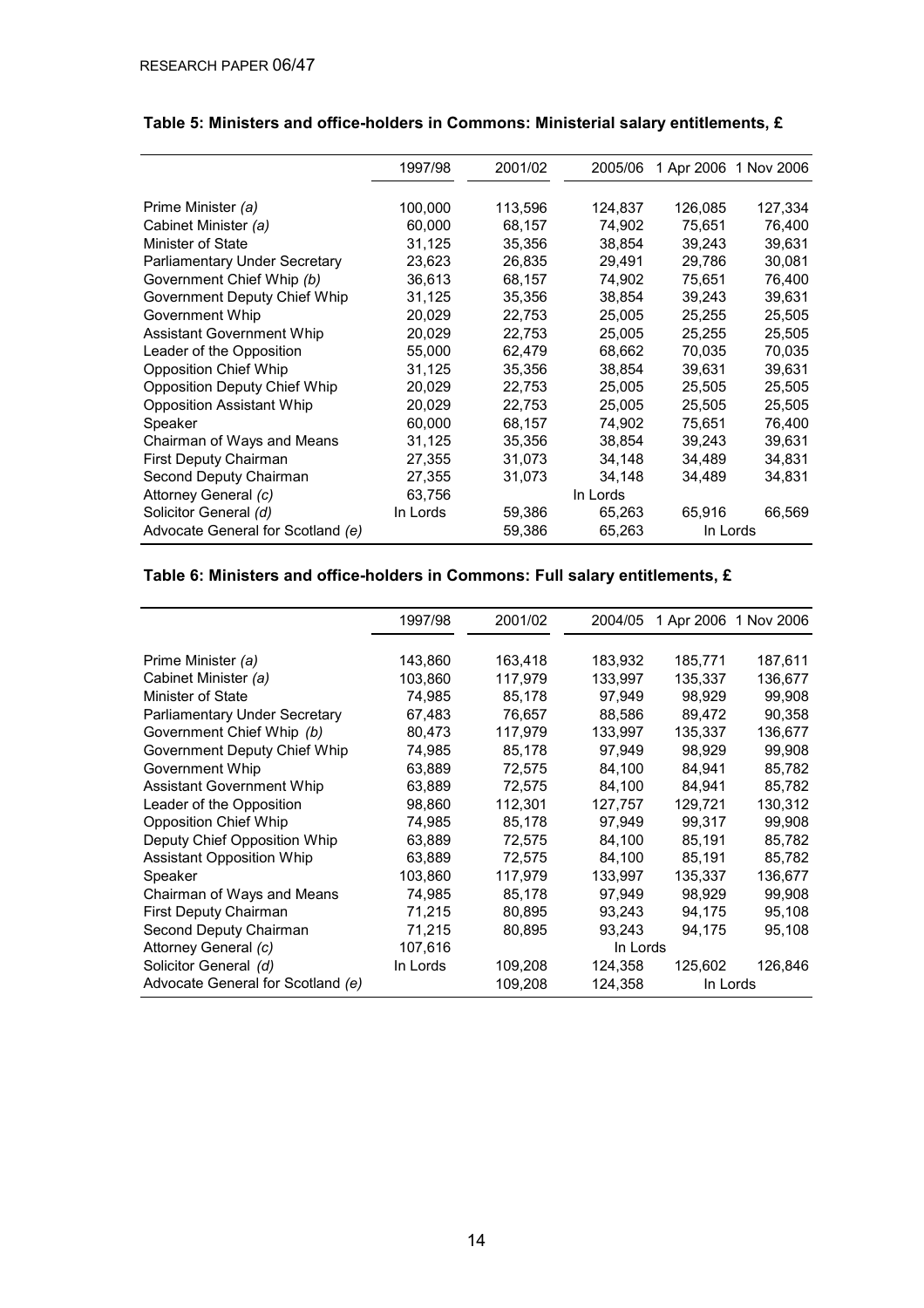|                                      | 1997/98    | 2001/02 | 2005/06    |         | 1 Apr 2006 1 Nov 2006 |
|--------------------------------------|------------|---------|------------|---------|-----------------------|
|                                      |            |         |            |         |                       |
| Lord Speaker (f)                     |            |         |            | 102,685 | 103,701               |
| Cabinet Minister (a)                 | 77,963     | 88,562  | 101,668    | 102,685 | 103,701               |
| Minister of State                    | 51,838     | 68,283  | 79,382     | 80,176  | 80,970                |
| <b>Parliamentary Under Secretary</b> | 43,632     | 58,961  | 69,138     | 69.829  | 70,521                |
| Government Chief Whip                | 51,838     | 68,283  | 79.382     | 80.176  | 80,970                |
| Government Deputy Chief Whip         | 43,632     | 58,961  | 69,138     | 69.829  | 70,521                |
| Government Whip                      | 39,462     | 54.224  | 63.933     | 64.572  | 65,212                |
| Leader of the Opposition             | 43,632     | 58.961  | 69.138     | 70.521  | 70,521                |
| <b>Opposition Chief Whip</b>         | 39,462     | 54,224  | 63.933     | 65.212  | 65,212                |
| Lord Chancellor $(q)$                | 140.665    | 173.875 | 213.899    | 102.685 | 103.701               |
| <b>Chairman of Committees</b>        | 51,838     | 68,283  | 79,382     | 80,176  | 80,970                |
| Principal Deputy Chairman            | 47,739     | 63,626  | 74.265     | 75,008  | 75,750                |
| Solicitor General (d)                | 78,072     |         | In Commons |         |                       |
| Attorney General (c)                 | In Commons | 92,826  | 106.358    | 107,422 | 108,485               |
| Advocate General for Scotland (e)    |            |         | In Commons | 93,249  | 94,173                |

#### **Table 7: Ministers and office-holders in Lords: Full salary entitlements, £**

#### *Notes on ministers' pay tables:*

(a) On 8 May 1997 the new Government stated that the Prime Minister and Cabinet Ministers would not take the post-election increases. The postholders drew a reduced ministerial salary.

Following the election in May 2001 the Government announced that ministers would take their full salary entitlement.

- (b) Government Chief Whip in Cabinet as from 28 July 1998, so receives Cabinet Minister's salary.
- (c) Office in Lords from 29 July 1999 [*Attorney General's Salary Order 2000*, SI 2000/1827] implementing 1996 SSRB recommendation that the salary should have same differential over the rate for a Cabinet Minister in Lords as it had in the Commons. From April to July 1999, the Commons ministerial salary was £68,332.
- (d) Office in Commons in 1992-1997 Parliament, and as from 28 July 1998.
- (e) The Office of Advocate General for Scotland was created by the *Scotland Act 1998*: the Lord Advocate and the Solicitor General for Scotland became Ministers in the Scottish Executive.
- (f) The Lord Speaker took office on 4 July 2006; the *Constitutional Reform Act 2005* no longer required the Lord Chancellor to fulfil this role.
- (g) From 1 April 1997, in line with the staged increase for the Lord Chief Justice. The *Ministerial and Other Pensions and Salaries Act 1991*, as amended by the *Ministerial and Other Salaries Order 1996* [SI 1996/1913], determined that the Lord Chancellor should receive £2,500 a year more than the salary for the time being payable to the Lord Chief Justice. However, the Lord Chancellor has elected to receive the same salary as other Cabinet members in the Lords.

### **E. Parliamentary salary for select committee chairmen**

On 30 October 2003, the House agreed to pay certain select committee chairmen £12,500 per annum in addition to their salary as a Member, following a recommendation to that effect from the Review Body on Senior Salaries (SSRB). The new arrangements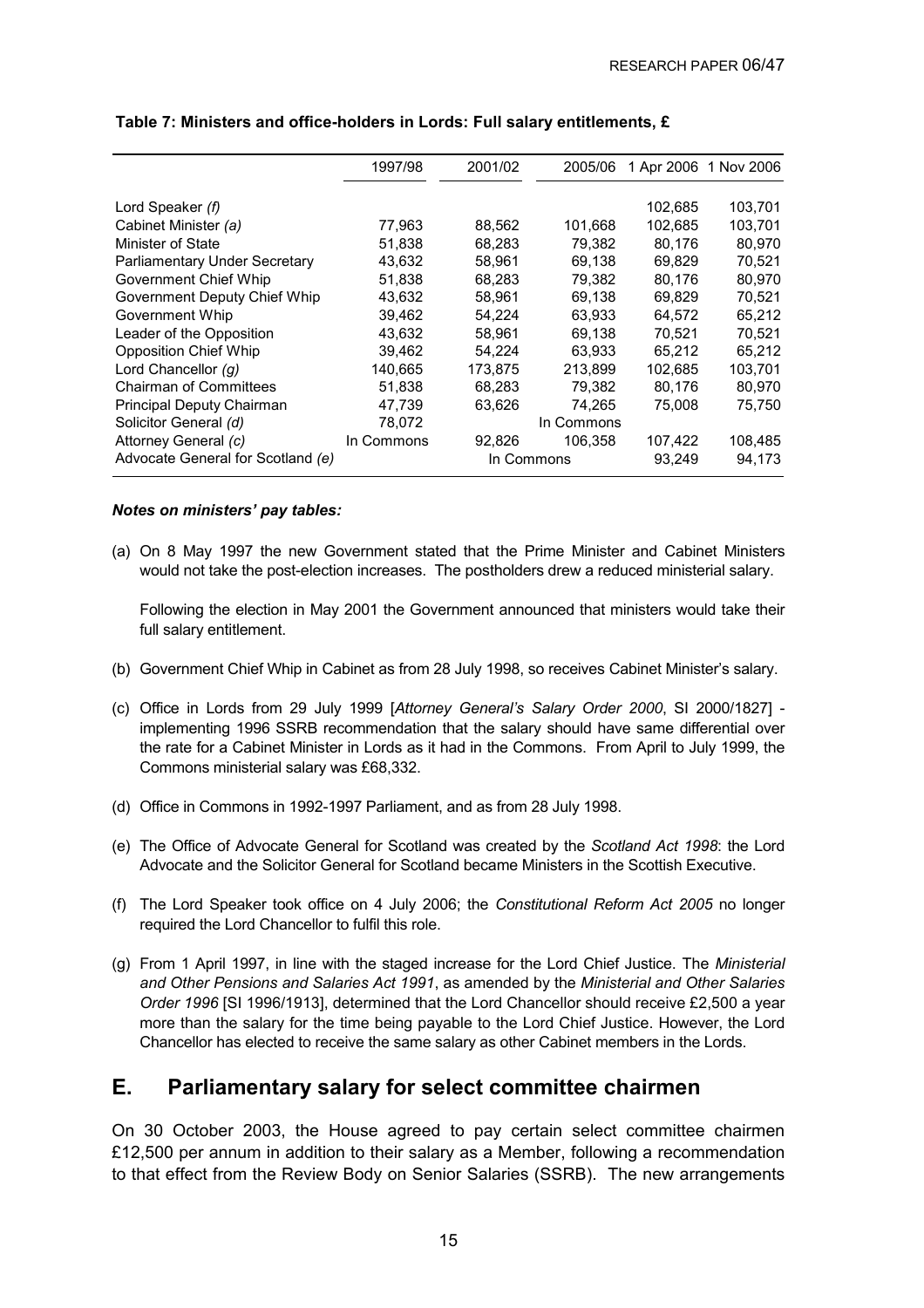came into effect from the beginning of the 2003-04 Session. In 2006/07, the additional salary increases were staged, in line with Members' pay. From 1 April 2006, the salary increased to **£13,239**, and then to **£13,370** from 1 November 2006.

Details of the background to the introduction of the additional salary, of historic levels of the additional salary and of the Committees whose chairmen receive an additional salary are given in the Library Standard Note, *Modernisation: Select committees – pay for chairmen*. 27

The House endorsed all the SSRB's recommendations on 30 October 2003:

[Resolution debated and agreed:](http://www.publications.parliament.uk/pa/cm200203/cmhansrd/vo031030/debtext/31030-09.htm#31030-09_head1) *30 October 2003, on division (86 to 59)28*

It increased the number of committees whose chairmen qualified for an additional salary, with immediate effect, on 13 July 2005:

[Resolution debated and agreed:](http://www.publications.parliament.uk/pa/cm200506/cmhansrd/cm050713/debtext/50713-05.htm#50713-05_head0) *13 July 2005, on division (232 to 59)29*

On 18 May 2006, one further chairman (the chairman of the *Crossrail Bill* Committee) was added to the list of those who qualified for an additional salary, with effect from 13 December 2005:

[Resolution debated and agreed: 1](http://www.publications.parliament.uk/pa/cm200506/cmhansrd/cm060518/debtext/60518-0239.htm#060518114000003)8 May 2006, no division<sup>30</sup>

### **F. Standing Committee chairmen**

On 13 July 2005, when the House debated the membership of select committees, it also agreed to introduce additional salaries for the chairmen of standing committees, following an SSRB review which, "on balance" considered that:

… a good case can be made for additional payment for at least those Chairmen of Standing Committees undertaking more substantial duties. Payment could support membership of the Panel as a possible step in a career path leading ultimately to the role of Deputy Speaker, or possibly even Speaker.<sup>31</sup>

The new arrangements, which came into effect from 1 November 2005, allowed for a tiered salary structure, based on length of service. Under this approach the most experienced chairmen receive an additional salary that is equivalent to that of a select committee chairman.

[Resolution debated and agreed:](http://www.publications.parliament.uk/pa/cm200506/cmhansrd/cm050713/debtext/50713-05.htm#50713-05_head0) *13 July 2005, on division (226 to 74)32*

<sup>27</sup> House of Commons Library Standard Note SN/PC/2725, *Modernisation: Select committees – pay for chairmen*, http://www.parliament.uk/commons/lib/research/notes/snpc-02725.pdf

<sup>28</sup> HC Deb 30 October 2003 Vol 412 cc448-507

<sup>29</sup> HC Deb 13 July 2005 cc840-930

<sup>30</sup> HC Deb 18 May 2006 cc1152-1164

<sup>31</sup> Review Body on Senior Salaries, *Pay for Standing Committee Chairmen in the House of Commons*, July

<sup>2005,</sup> Cm 6566, para 2.11<br><sup>32</sup> HC Deb 13 July 2005 cc840-930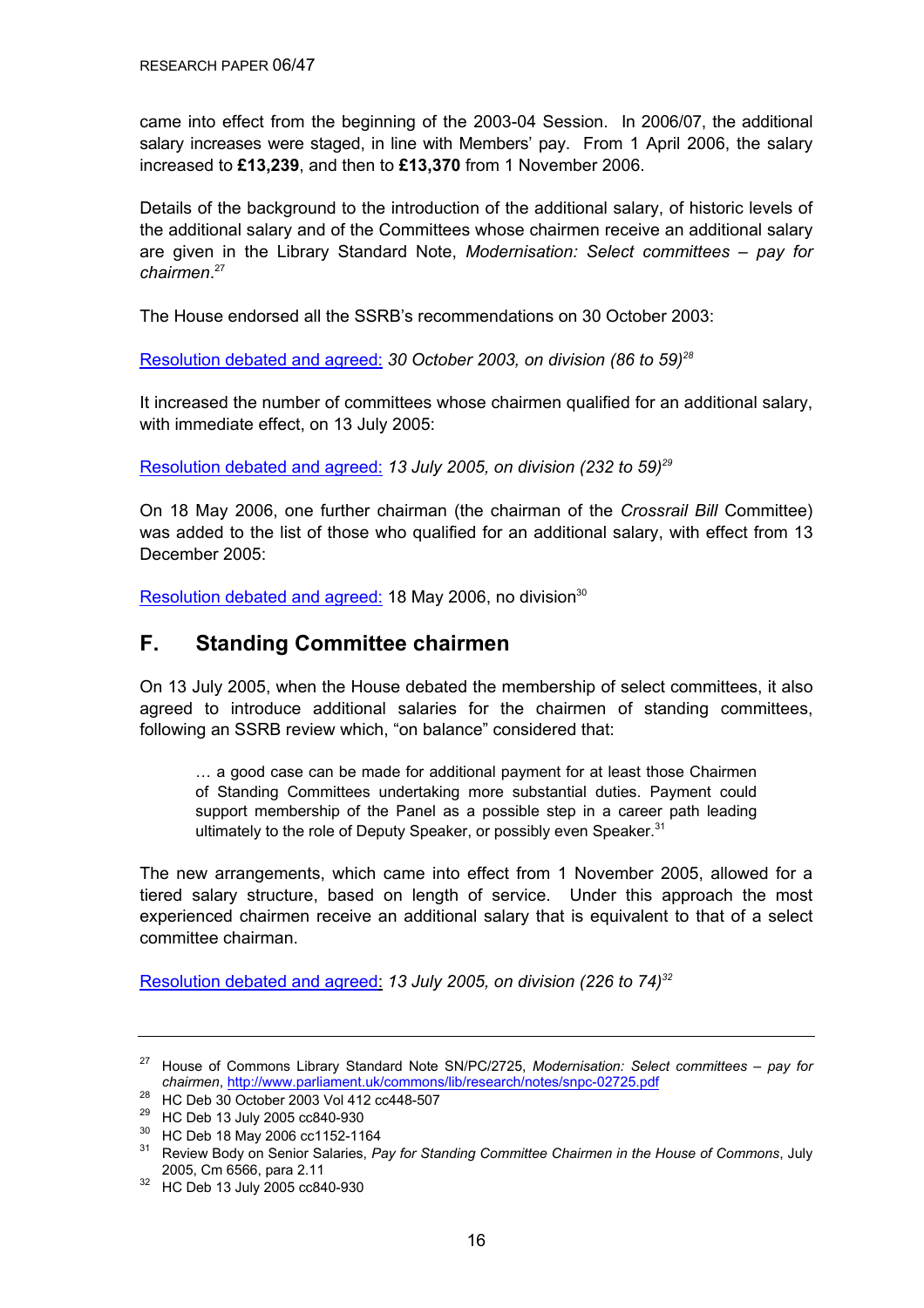The tiers are shown in Table 8, which also shows the salaries that applied in 2005/06 and those that will be paid in 2006/07.

|                                                                  |                                                                | $2005/06$ (a)                         | 2006/07<br>From 1 April                | From 1 November                        |
|------------------------------------------------------------------|----------------------------------------------------------------|---------------------------------------|----------------------------------------|----------------------------------------|
| <b>Select Committee Chair</b><br><b>Standing Committee Chair</b> |                                                                | £13,107                               | £13,239                                | £13,370                                |
| Tier 1<br>Tier 2<br>Tier 3<br>Tier 4                             | Less than 1 year<br>1-3 years<br>3-5 years<br>At least 5 years | £2,615<br>£7,340<br>£9,960<br>£13,107 | £2,642<br>£7,414<br>£10,060<br>£13,239 | £2,668<br>£7,487<br>£10,160<br>£13,370 |

#### **Table 8: Committee Chairmen additional salaries 2005/06 and 2006/07**

Note *(a)* : Standing Committee Chair salaries were introduced with effect from 1 November 2005

Details of the background to the introduction of the additional salary are given in the Library Standard Note, *Standing committees: pay for chairmen*. 33

## **III Members' Allowances**

### **A. Members Estimate Committee**

#### **1. Establishment**

On 29 January 2004, the House agreed to delegate a number of responsibilities concerning the House of Commons: Members Estimate (the budget from which Members are paid and their allowances funded) and some responsibilities previously conferred on the Speaker relating to allowances and insurance, to the House of Commons Members Estimate Committee.

The House agreed a new Standing Order which set the terms of reference of the Committee, stipulated that its membership should be the same as that of the House of Commons Commission, and required it to report to the House at least once a year.

The new Standing Order<sup>34</sup> was agreed without a division.<sup>35</sup>

The Members Estimate Committee is advised by the Advisory Panel on Members' Allowances (formerly the Speaker's Advisory Panel).

<sup>33</sup> House of Commons Library Standard Note SN/PC/3718, *Standing committees: pay for chairmen*, http://www.parliament.uk/commons/lib/research/notes/snpc-03718.pdf 34 HC Deb 29 January 2004 c406; Standing Order No. 152D

<sup>&</sup>lt;sup>35</sup> HC Deb 29 January 2004 c418. More details of the debate are given in RP 05/42, section III.A..1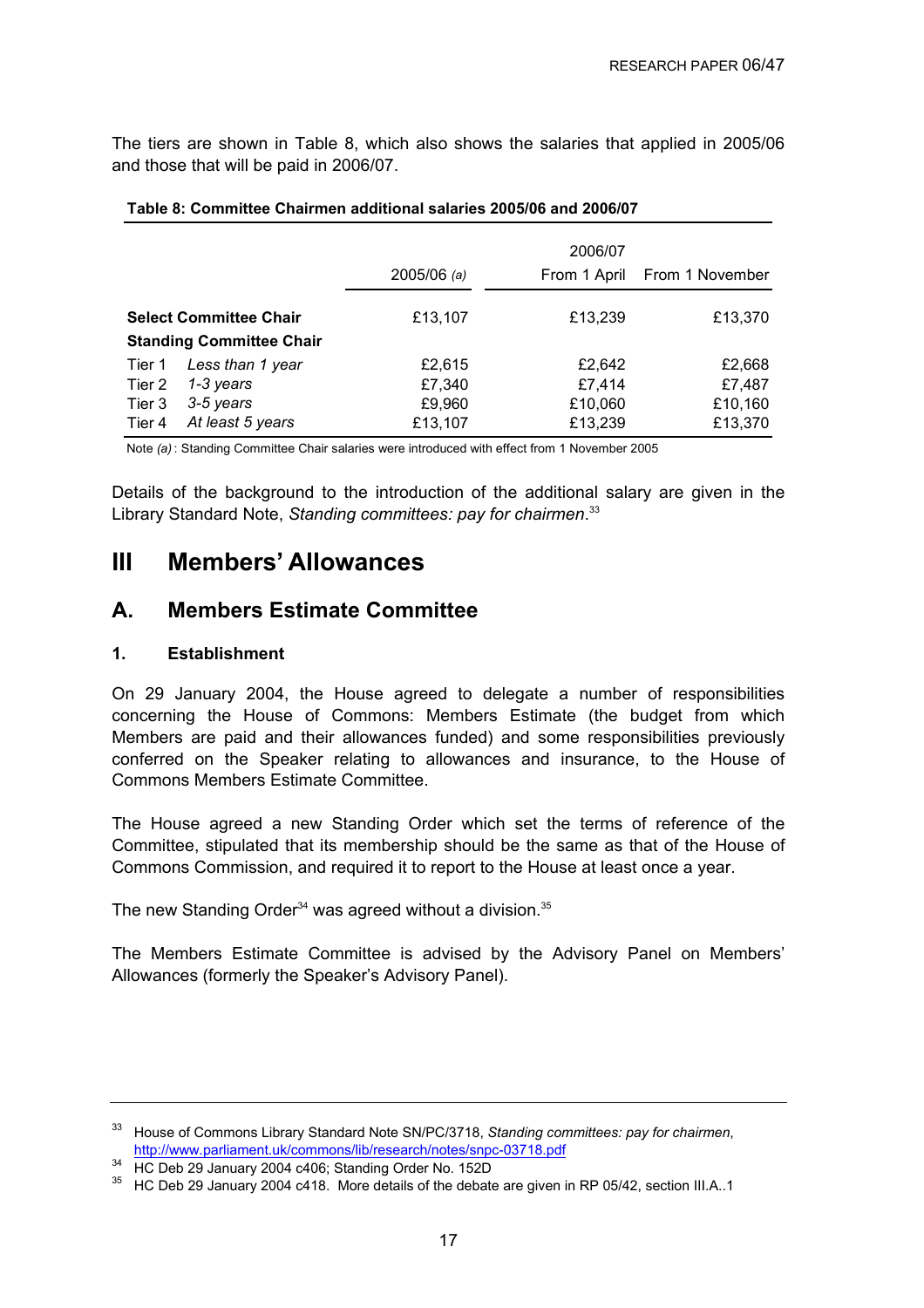#### **2. Work of the Committee in 2004/05**

The Members Estimate Committee published its first yearly report on 21 January 2005.<sup>36</sup> The Committee reported that it had agreed a number of "technical changes" to the Members allowances regime in the year; these changes were reported in a concordance of resolutions relating to Members' allowances that the Standing Order establishing the Committee required it to publish each year.<sup>37</sup>

In December 2004, the Committee published a first edition of its "Concordance" or "List of provisions of the Resolutions of the House relating to expenditure charged to the Estimate for House of Commons: Members, as modified by the House of Commons Members Estimate Committee", which is available on line.<sup>38</sup>

A revised version of the Concordance was published in May 2005 to accompany the Committee's First Report.39

In addition, at its first meeting in the 2004-05 Session the Committee agreed to the "regular publication of its formal minutes on a Committee website".40 Formal minutes can be found on the Committee's homepage.<sup>41</sup>

#### **3. Work of the Committee in 2005/06**

In June 2006, the second edition of the "Concordance" was published.<sup>42</sup>

A number of changes to the operation of the allowances system that the Committee sanctioned during the year are reflected in changes to the *Green Book*. 43 These changes included:

- allowing increased mortgage interest payments from the Additional Cost Allowance, if Members move house (MEC meeting of 18 July 2005);
- extending the provision on spouse's travel to civil partners (12 December 2005);
- travel entitlements for under 18s extended to cover 18 year olds in full-time secondary education (12 December 2005);

<sup>&</sup>lt;sup>36</sup> Members Estimate Committee, *First Report of Session 2004-05*, 21 January 2005, HC 240-I 2004-05<br><sup>37</sup> *Ibid*, paras 4 and 6<br><sup>38</sup> Members Estimate Committee, http://www.parliament.uk/documents/upload/MECConcordance.pd

<sup>39</sup> Members Estimate Committee, *Concordance of Resolutions*, 6 May 2005, HC 240-II 2004-05, http://www.publications.parliament.uk/pa/cm200405/cmselect/cmmemest/240/240ii.pdf 40 Members Estimate Committee, *Formal Minutes*, 13 December 2004,

http://www.parliament.uk/parliamentary\_committees/mec/mecfm131204.cfm<br>
See: http://www.parliament.uk/parliamentary\_committees/mec.cfm<br>
<sup>42</sup> Members Estimate Committee, *Concordance of Resolutions*, June 2006, HC 950-II 200 http://www.publications.parliament.uk/pa/cm200506/cmselect/cmmemest/950/950ii.pdf 43 Department of Finance and Administration, *The Green Book – Parliamentary Salaries, Allowances and* 

*Pensions*, July 2006, http://www.parliament.uk/documents/upload/HofCpsap.pdf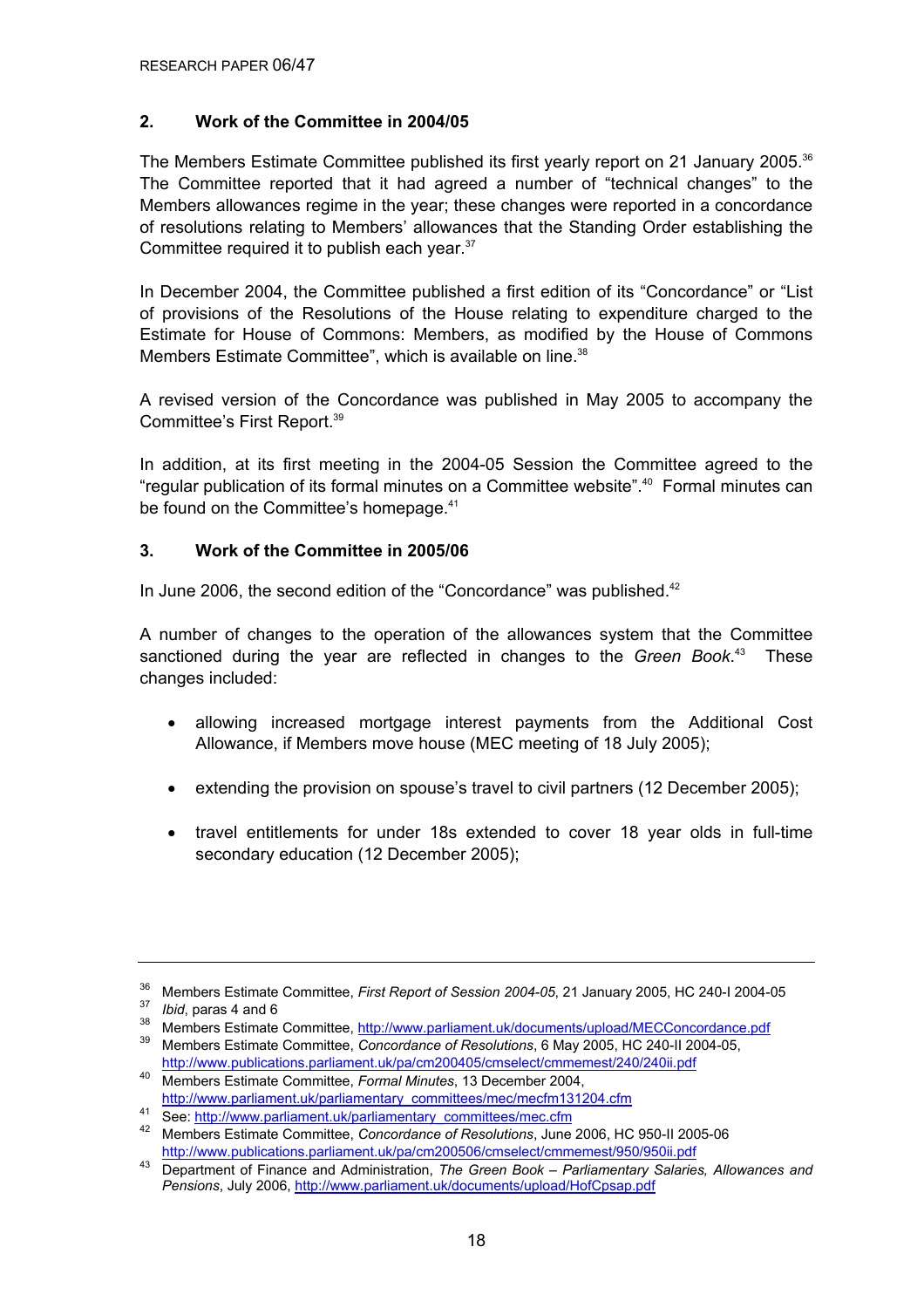- varying the allocation of IT equipment allowing the substitution of up to two laptops for two desktop PCs (27 February 2006);
- allowing overnight stays on journeys to or from constituencies to be claimed from the Additional Costs Allowance when it was not practicable to complete the journey in one day (19 June 2006).<sup>44</sup>

A summary of the Members Estimate Committee's work was published in *The House of Commons: Members Resource Accounts 2005-06*. 45

### **B. Reviews of pay and allowances**

#### **1. The 1996 Review**

In its 1996 review of Members' pay and allowances, the Review Body on Senior Salaries (SSRB) recommended an automatic review mechanism for Members' salaries.46 The House of Commons adopted this recommendation when it debated the SSRB's 1996 report on 19 July 1996. Since its 1996 review, the SSRB has published further reviews of Members' pay and allowances in March 2001 and October 2004.

#### **2. The 2001 Review**

Following a request from the Prime Minster in October 2000, the SSRB's next review of Parliamentary pay and allowances was published in March 2001.<sup>47</sup> It included reviews of peers' expenses, the Office Costs Allowances in the House of Commons, and the system of calculating the resettlement grant. The SSRB recommended significant changes to the Members' allowances system. These changes are described in more detail in earlier Library Research Papers.<sup>48</sup>

In its 2001 report, the SSRB also concluded that Members' pay had fallen behind that of their comparators, and recommended that the parliamentary salary, in addition to the usual formula increase, should be increased by £2,000 in both 2001 and 2002. The SSRB also recommended that the salaries of House of Lords Ministers and other office holders be similarly increased by £2,000 in each of the next two years, in addition to the usual increase; and that the Prime Minister and Cabinet Ministers should draw their full salary entitlement (which they did not then do) so as to remedy the perceived distortion in the

<sup>44</sup> Members Estimate Committee, *Formal Minutes*, various dates<br>45 House of Commons, *The House of Commons: Me3mbers Resource Accounts 2005-06*, 20 July 2006,<br>HC 1454 2005-06, p6, http://www.publications.parliament.uk/pa/cm

<sup>&</sup>lt;sup>46</sup> Review Body on Senior Salaries, *Review of Parliamentary pay and allowances*, Report No. 38, Cm 3330-I, 1996, recommendation 14, paras 66-78, http://www.ome.uk.com/downloads/volume1.pdf

<sup>47</sup> Review Body on Senior Salaries, *Review of Parliamentary pay and allowances*, Report No. 48, Cm 4997-

I, 2001 48 *Parliamentary Pay, Pensions and Allowances: the 2001 Review*, Research Paper 01/86, 8 November 2001, http://www.parliament.uk/commons/lib/research/rp2001/rp01-086.pdf; *Members' Office Costs: the new system*, Research Paper 01/88, 8 November 2001, http://www.parliament.uk/commons/lib/research/rp2001/rp01-088.pdf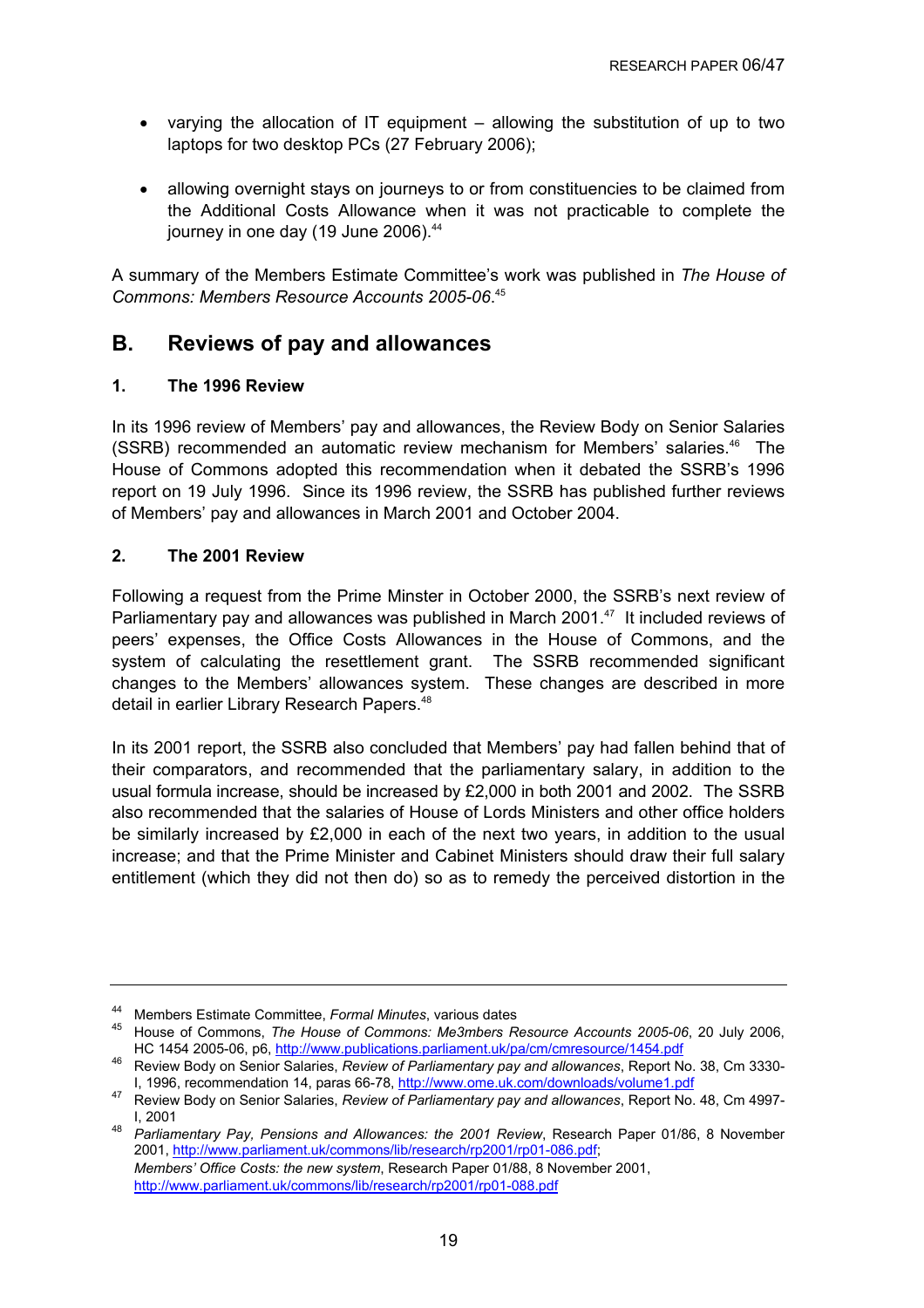parliamentary pay system.<sup>49</sup> This last recommendation was implemented in June 2001 following the general election.

The proposals were adopted by the Government and debated by the House on 5 July 2001, together with other motions on Members' pay, etc. $50$ 

#### **3. The 2004 Review**

In November 2003, the Government asked the SSRB to conduct its next review of Parliamentary pay and allowances. The SSRB published its report in October 2004.<sup>51</sup> It recommended no changes to the structure of allowances but it did recommend some increases. One major change was a recommendation that the Motor Mileage Allowance should be reduced considerably, to be paid in line with rates recommended by the Inland Revenue. It recommended no changes to either Members' or ministers' salaries beyond the formula increases recommended in the 1996 report.

On 3 November 2004, the House debated the SSRB's recommendations. Debate centred on the staffing allowance and the motor mileage allowance. On the staffing allowance, an amendment to delete the reference to a base level and to allow up to 10 per cent of the allowance to be used in funding constituency offices was agreed to (on a division by 239 votes to 109). An amendment to hold motor mileage allowances at existing rates until the Inland Revenue rates reached them was rejected (on a division by 193 votes to 118).<sup>52</sup>

#### **4. The Next Review**

On 25 July 2006, Jack Straw, the Leader of the House of Commons, announced that the Prime Minister had written to the SSRB, requesting it to undertake a review of Members' pay and allowances:

**The Leader of the House of Commons (Mr. Jack Straw):** In 1996 the independent Senior Salaries Review Body (SSRB) recommended that parliamentary pay, allowances and pensions should be reviewed every three years starting in 2000. In line with this recommendation, my right hon. Friend the Prime Minister, has written to John Baker, the Chairman of The Review Body, in the following terms:

#### *Terms of the review*

"I understand that the Senior Salaries Review Body is ready to undertake the triennial review of parliamentary pay and allowances;

You will be aware of recent statements by the Chancellor of the Exchequer and the Chief Secretary to the Treasury on public sector pay restraint and

<sup>49</sup> Review Body on Senior Salaries, *Review of Parliamentary pay and allowances*, Report No. 48, Cm 4997-

 $150$  HC Deb 5 July 2001 c421-77

<sup>51</sup> Review Body on Senior Salaries, *Review of Parliamentary Pay and Allowances 2004*, October 2004, Cm 6354,

http://www.ome.uk.com/downloads/SSRB%20pay%20review%20Cm%206354%20part%201.pdf 52 HC Deb 3 November 2004 cc315-369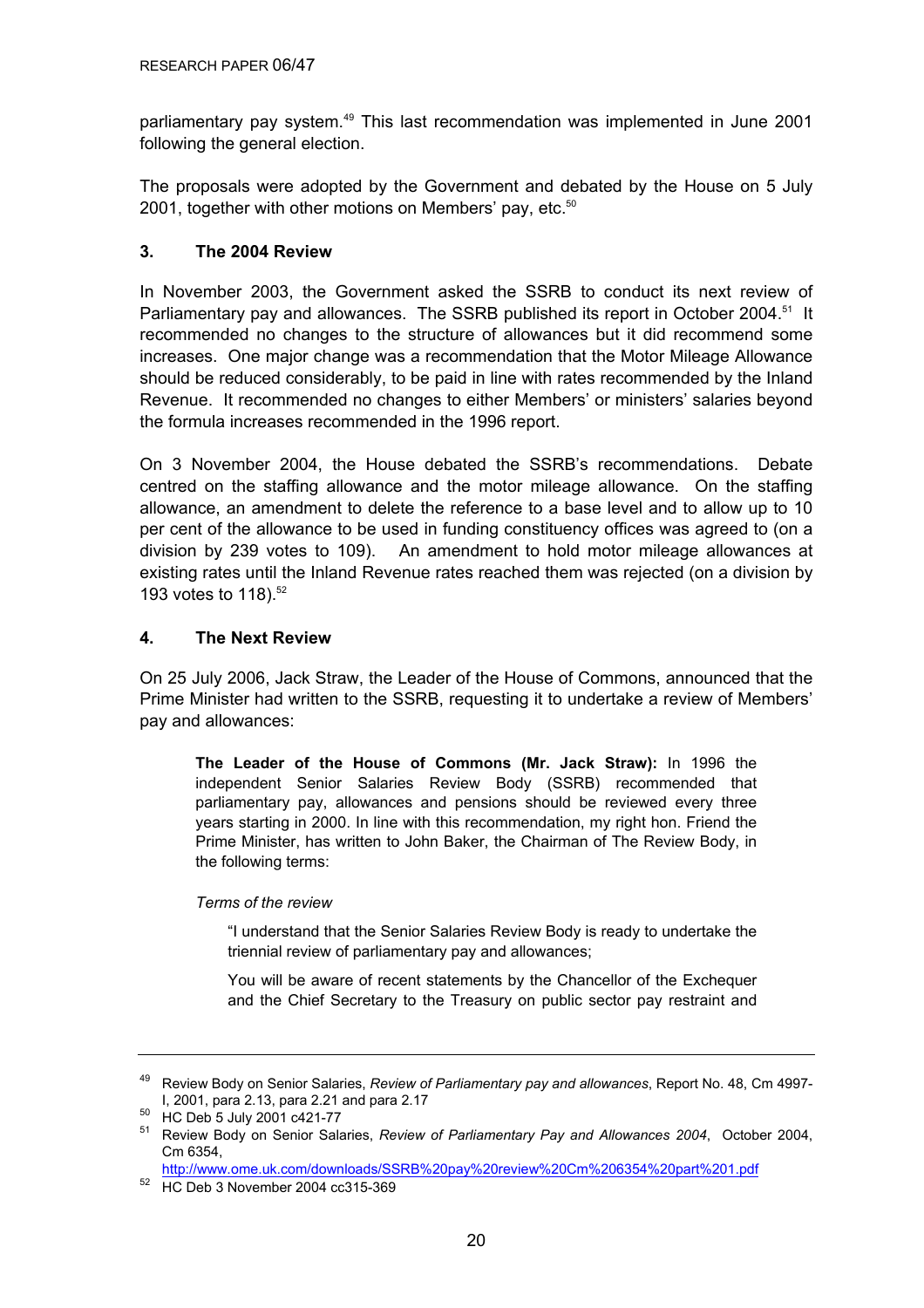the underlying rate of inflation. I am sure that the review body will wish to take account of this important context in its deliberations.

I am writing to confirm that the Government would like to see the following areas covered in your report:

(a) The salaries of Members of the House of Commons taking into account the benefits of the parliamentary pension scheme;

(b) the salaries of Ministers and other office holders, including those with additional responsibilities in Parliament, and the operation of severance pay;

(c) aspects of the benefits and funding of the parliamentary contributory pension fund;

(d) an appropriate approach to the annual increase to parliamentary salaries between triennial reviews to replace the current automatic link to the senior civil service given the changing recruitment and retention strategy for senior staff;

(e) the rate of allowances for Members of the House of Commons, including eligibility for the additional costs allowance and the London supplement, and the operation of the resettlement grant in the light of forthcoming age discrimination legislation;

(f) the rate of peers' expenses allowances; and

(g) the extension to unmarried partners of eligibility to spouses' travel costs, and to cover travel to devolved assemblies for Scottish, Welsh and Northern Ireland MPs.

I should also be grateful for your recommendations on the adequacy of the current provision of IT equipment for Members both in the House of Commons and in their constituencies.

I look forward to receiving your recommendations next year."

The review will also take into account the recent appointment of the Lords Speaker.

#### *Consultation with Members of Parliament*

As previously outlined to the House followingthe last triennial review, the SSRB will be pro-active in seeking contributions from each Member of Parliament. The SSRB will write to Members of Parliament in due course.

#### *Contacting the SSRB*

Not withstanding this, Members who have views should submit their comments to the SSRB by early December 2006 at the following address:

Alan Dawson Senior Salaries Review Body The Office of Manpower Economics 6th Floor Kingsgate House 66-74 Victoria Street London, SW1E 6SW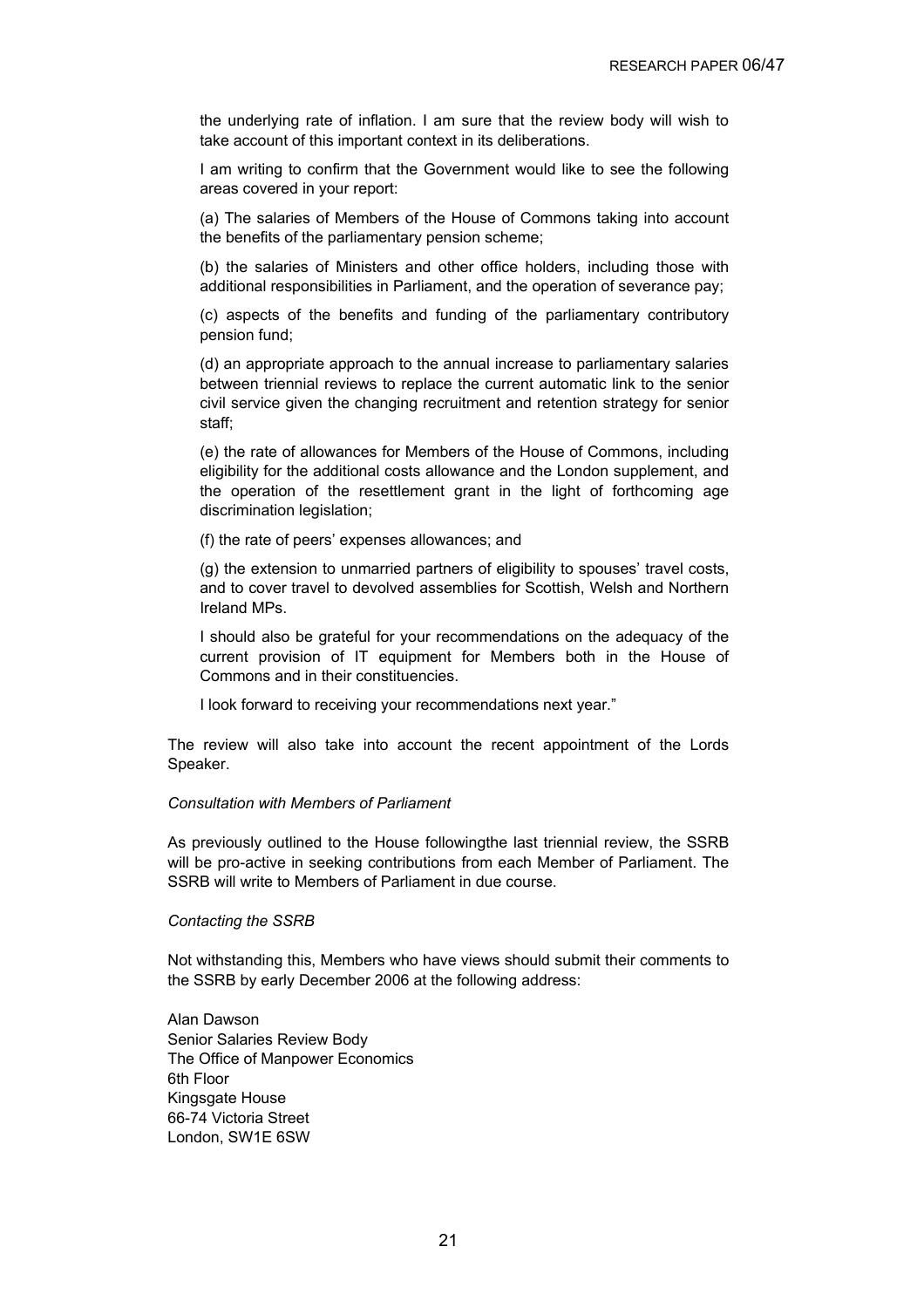Alternatively, those Members of Parliament who have comments can email the secretariat to the SSRB. Please contact: alan.dawson@dti.gsi.gov.uk<sup>53</sup>

### **C. Allowances and rates**

The rules relating to allowances are published in *The Green Book* and the resolutions in the *Concordance of Resolutions*. 54

A summary of the current and recent rates is given in Table 9, below.

#### **1. Staffing allowance**

The 2001 SSRB review created a new staffing allowance. Initially different maxima were set for MPs depending on whether their constituency was in London or not. The 2004 SSRB review recommended that this practice continue; it recommended an increase in excess of the uprating formula; and that the allowance should be increased annually, with effect from 1 April 2005, in line with the Average Earnings Index for public and private sectors combined, in place of the previous "to reflect changes in pay levels for equivalent jobs outside the House". However, the House agreed that all Members should be entitled to the higher level of allowance, and that up to 10 per cent of the allowance could be used to fund constituency offices.<sup>55</sup>

**Uprating formula:** the staffing allowance will be uprated annually to reflect changes in the Average Earnings Index for public and private sectors combined.

[Resolution debated and agreed:](http://www.publications.parliament.uk/pa/cm200102/cmhansrd/vo010705/debtext/10705-25.htm#10705-25_div12) *5 July 2001, as amended, agreed to.56*

[Resolution debated and agreed:](http://www.publications.parliament.uk/pa/cm200304/cmhansrd/vo041103/debtext/41103-20.htm#41103-20_div307) 3 November 2004, as amended, agreed to.<sup>57</sup>

The maximum entitlement to staffing allowance is **£87,276**.

#### **2. Incidental expenses**

As a result of the changes to the Office Cost Allowance in 2001, a new provision called an Incidental Expenses Provision was established, at the initial rate of £18,000 per year for each Member,<sup>58</sup> to meet any other expenditure which Members incurred wholly necessarily and exclusively in discharging their duties as Members. The current rate is **£20,440**.

 $53$  HC Deb 25 July 2005 cc102WS-103WS

<sup>54</sup> Department of Finance and Administration, *The Green Book – Parliamentary Salaries, Allowances and Pensions*, July 2006, http://www.parliament.uk/documents/upload/HofCpsap.pdf; and Members Estimate Committee, *Concordance of Resolutions*, June 2006, HC 950-II 2005-06, http://www.publications.parliament.uk/pa/cm200506/cmselect/cmmemest/950/950ii.pdf

<sup>55</sup> HC Deb 3 November 2004 cc362-363

<sup>56</sup> HC Deb 5 July 2001 c466

<sup>57</sup> HC Deb 3 November 2004 cc362-363

<sup>&</sup>lt;sup>58</sup> The SSRB had recommended that the IEP should be initially set at £14,000 but an amendment (£18,000) was agreed to during the debate on 5 July 2001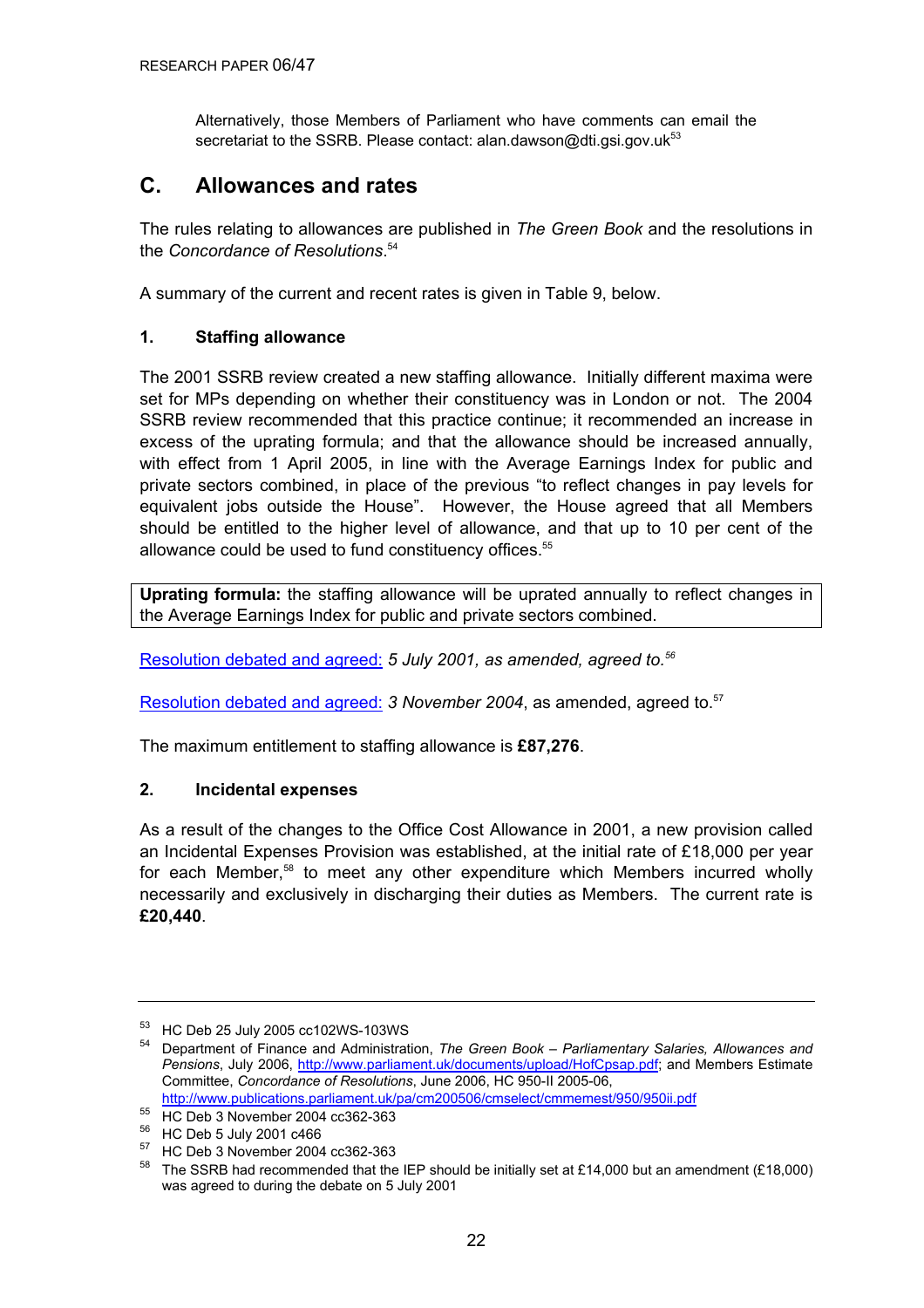**Uprating formula:** The Incidental Expenses Provision is uprated annually on 1 April by the percentage increase in the RPI (the general index for all items) in the year to December.

[Resolution debated and agreed:](http://www.publications.parliament.uk/pa/cm200102/cmhansrd/vo010705/debtext/10705-24.htm#10705-24_spnew0) 5 July 2001, as amended, agreed to<sup>59</sup>

#### **3. Supplementary London Allowance**

The Supplementary London Allowance ("London Supplement") is payable to Members for Inner London seats, and certain others, to reflect higher costs in London. The current rate is **£2,712**.

Until March 2005, it was uprated in line with the Retail Price Index but the SSRB recommended that this should change. From April 2005, it also proposed that the London Supplement should increase to £2,500 plus uprating, as it was previously "low by comparison with London allowances in the public sector generally".<sup>60</sup> In line with backbench MPs, from April 2005 Ministers can claim the London supplement only if they do not claim the Additional Cost Allowance.

**Uprating formula:** The London Supplement is uprated annually on 1 April by the Average Earnings Index for public and private sectors combined.

[Resolution debated and agreed:](http://www.publications.parliament.uk/pa/cm200102/cmhansrd/vo010705/debtext/10705-24.htm#10705-24_spnew0) 3 November 2004, no division<sup>61</sup>

The House resolved on 27 June 1997 that the following constituencies are specified as 'Inner London constituencies':

Battersea; Bethnal Green and Bow; Camberwell and Peckham; Cities of London and Westminster; Dulwich and West Norwood; Eltham; Greenwich and Woolwich; Hackney North and Stoke Newington; Hackney South and Shoreditch; Hammersmith and Fulham; Hampstead and Highgate; Holborn and St. Pancras; Islington North; Islington South and Finsbury; Kensington and Chelsea; Lewisham, Deptford; Lewisham East; Lewisham West; North Southwark and Bermondsey; Poplar and Canning Town; Putney; Regent's Park and Kensington North; Streatham; Tooting; Vauxhall.<sup>62</sup>

#### **4. Additional Costs Allowance**

The Additional Costs Allowance (ACA) reimburses Members with constituencies outside inner London for expenses incurred in staying overnight away from home whilst performing parliamentary duties. The current rate is **£22,110**.

<sup>59</sup> HC Deb 5 July 2001 c463

<sup>60</sup> Review Body on Senior Salaries, *Review of Parliamentary pay and allowances 2004*, Report No 57, Cm

<sup>6354-</sup>I, October 2004,, para 4.48 61 HC Deb 13 November 2004 c368

<sup>62</sup> HC Deb 27 July 1997 Vol 296 c1130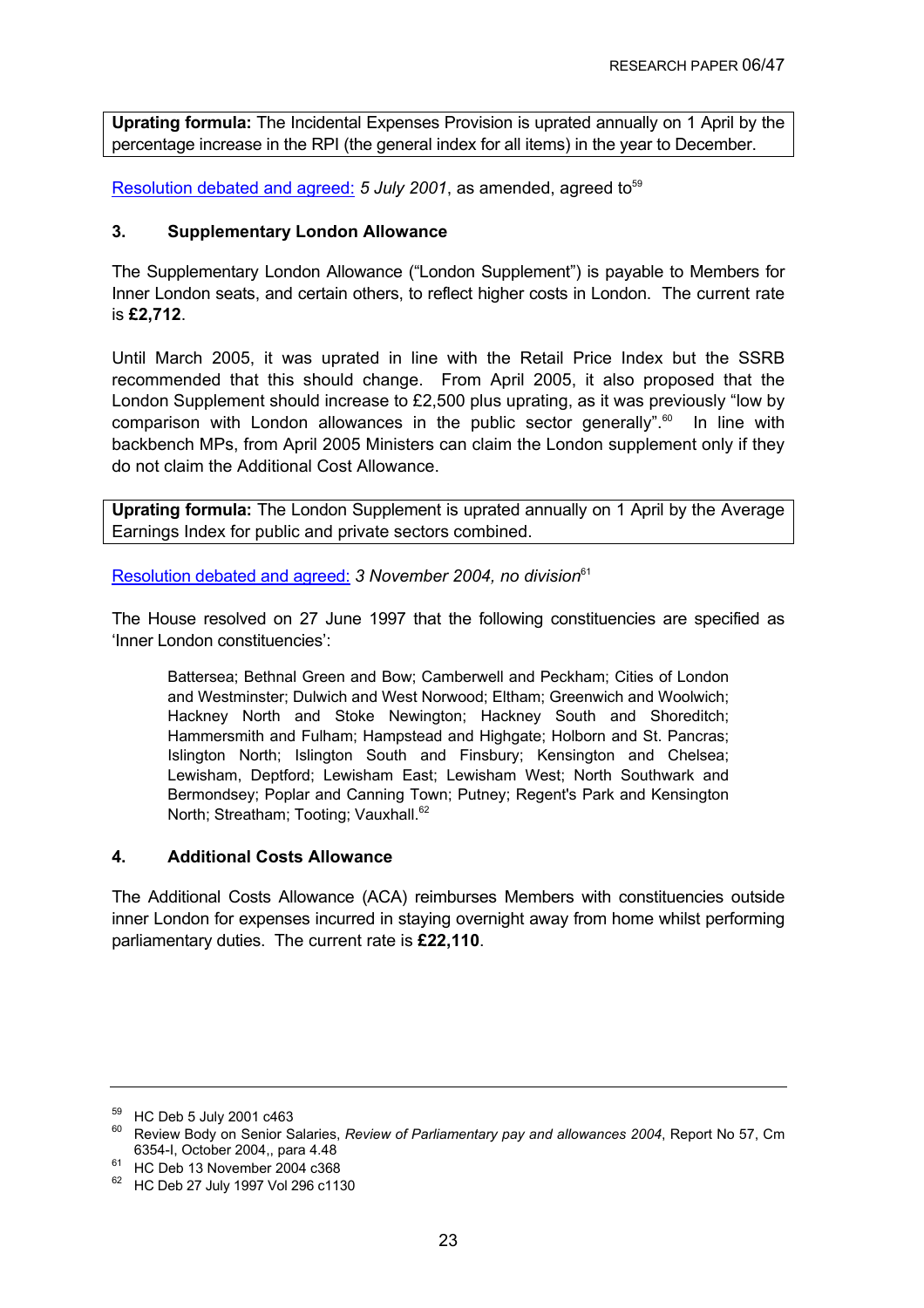**Uprating formula:** Since 1994, the ACA has been uprated annually on 1 April by the percentage increase in the RPI (the general index for all items) in the year to the preceding December [from April 2004] until, exceptionally, during the debate on pay and allowances on 5 July 2001, a backbench amendment was agreed which increased the ACA by some 42%.

[Resolution debated and agreed:](http://www.publications.parliament.uk/pa/cm199394/cmhansrd/1994-07-13/Debate-11.html) *13 July 1994, no division63*

[Resolution debated and agreed:](http://www.publications.parliament.uk/pa/cm200102/cmhansrd/vo010705/debtext/10705-24.htm#10705-24_div11) *5 July 2001, on division (229 to 117)64*

#### **5. Motor Mileage Allowance**

The Motor Mileage Allowance (MMA) reimburses Members for the cost of travel by car between Westminster and their constituencies and homes and for other approved journeys on parliamentary business. From 1 April 2005, in line with SSRB recommendations, the MMA has been reduced. It is now set in line with approved Inland Revenue rates which are calculated to "represent the actual cost of motoring, including fuel costs, wear and tear (including servicing and depreciation), road fund licence, and insurance".65 The current rates are **40.0 pence** per mile for the first 10,000 miles and **25.0 pence** per mile thereafter.

**Uprating formula:** the Motor Mileage Allowance is set in line with approved Inland Revenue rates.

[Resolution debated and agreed:](http://www.publications.parliament.uk/pa/cm200304/cmhansrd/vo041103/debtext/41103-05.htm#41103-05_head0) *3 November 2004, no division (but a proposed amendment had been negatived)*<sup>66</sup>

#### **6. Motorcycle Allowance**

On 29 January 2004, the House introduced a new allowance: the Motorcycle Allowance, which reimburses Members for journeys by motorcycle. The current rate is **24 pence** per mile.

**Uprating formula:** The Motorcycle Allowance shall be payable at the same rate as the motorcycle mileage rate approved by the Inland Revenue and then in force.

[Resolution debated and agreed:](http://www.publications.parliament.uk/pa/cm200304/cmhansrd/vo040129/debtext/40129-11.htm#40129-11_head0) *29 January 2004, no division*<sup>67</sup>

<sup>&</sup>lt;sup>63</sup> Debated: HC Deb 13 July 1994 Vol 246 cc1105-1114, no division. The basis of the formula, and the previous arrangements, were explained by the Leader of the House, Tony Newton, at cc1107-9 HC Deb 5 July 2001 Vol 371 cc464-6

<sup>65</sup> Review Body on Senior Salaries, *Review of Parliamentary pay and allowances 2004*, Report No 57, Cm 6354-I, October 2004, para 4.51 66 HC Deb 3 November 2004 cc315-367

<sup>67</sup> HC Deb 29 January 2004 cc406-418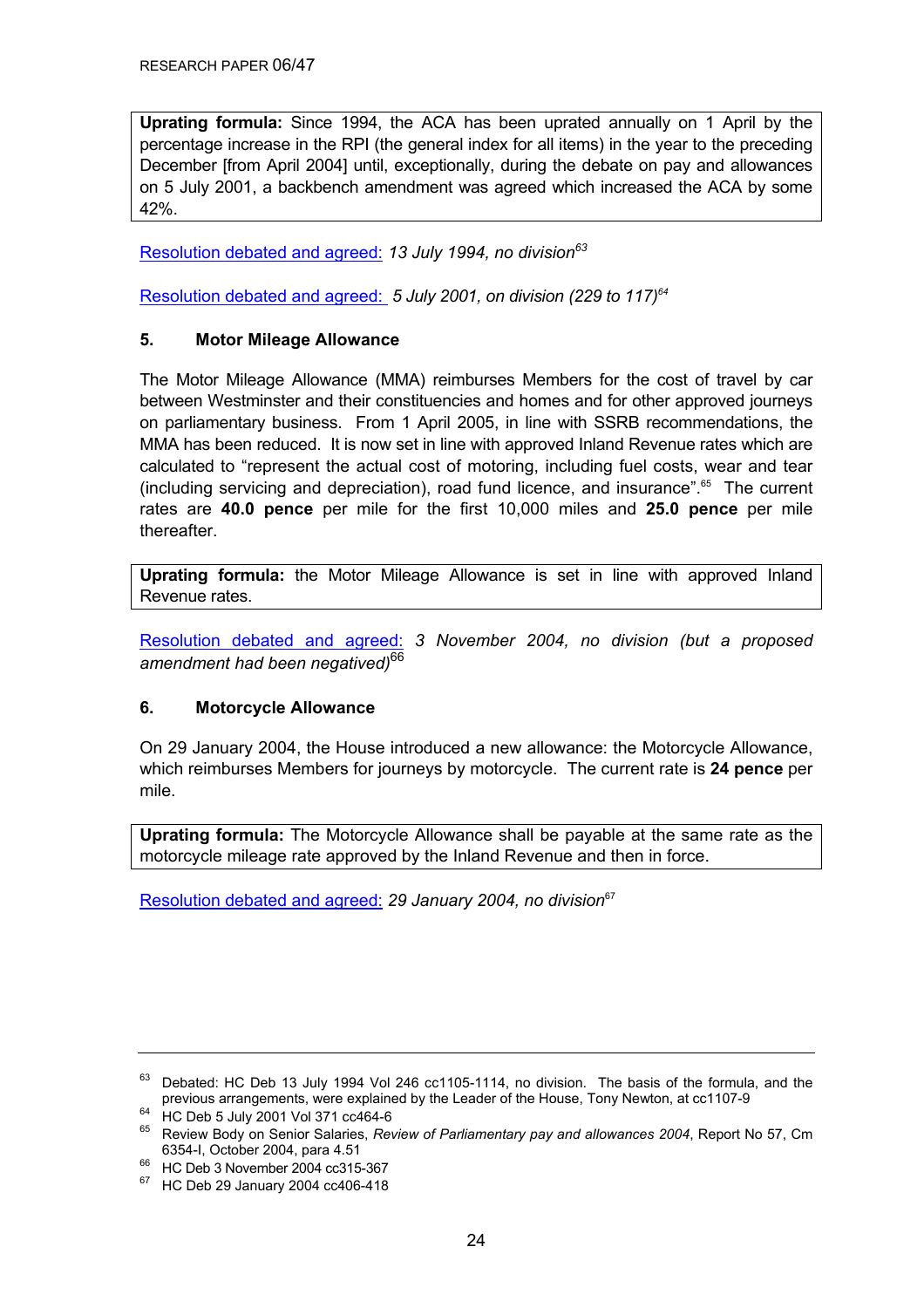#### **7. Bicycle Allowance**

The Bicycle Allowance first took effect from 1 April 1998.<sup>68</sup> Following its introduction, it was uprated annually by the percentage increase in the RPI (the general index for all items) in the year to March.

In January 2004, the House agreed to rescind the resolution of 20 March 1998 and set mileage allowances for bicycles at the rate approved by the Inland Revenue. The current rate is **20 pence** per mile.

**Uprating formula:** The Bicycle Allowance shall be payable at the same rate as the bicycle mileage rate approved by the Inland Revenue and then in force.

[Resolution debated and agreed:](http://www.publications.parliament.uk/pa/cm200304/cmhansrd/vo040129/debtext/40129-11.htm#40129-11_head0) *29 January 2004, no division69*

#### **8. Temporary Secretarial Allowance**

A Temporary Secretarial Allowance (TSA) is available to meet the extra cost of obtaining temporary secretarial/research assistance while a salaried permanent secretary/RA is absent from work through illness or pregnancy.

Resolution debated and agreed*: 5 June 1981, no division*<sup>70</sup>

In order to qualify for payment of the allowance a Member's secretary or researcher for whom the temporary cover is being provided must:

- be absent from work on paid maternity leave, or
- be absent on sick leave for **more** than two continuous weeks, or
- be absent on paid adoption leave
- continue to receive a salary paid from the Member's allowances
- submit supporting medical certificates, or a MATB1 form (for evidence of pregnancy), or a matching certificate from the adoption agency
- have a valid contract of employment specifying the periods of paid absence

In the case of sickness absence, once the "more than two week" rule has been met TSA will be retrospective to the first day of absence if applicable.

The maximum entitlement will be based on the amount of the absent employee's salary for the following periods:

**Sickness** – 12 months' gross salary (available to be used over a period of 4 years) **Maternity** – 26 weeks' gross salary and Employers' National Insurance contributions (available for each maternity absence)

**Adoption** – 26 weeks' gross salary and Employers' National Insurance contributions

<sup>&</sup>lt;sup>68</sup> HC Deb 20 March 1998 Vol 308 c1597

<sup>&</sup>lt;sup>69</sup> HC Deb 29 January 2004 cc406-418

 $70$  HC Deb 5 Jun 1981 Vol 5 cc1201-1260. See brief explanation by the then Leader of the House, Mr Pym, at c1205. Based on proposal in TSRB report no. 17, Cmnd 8244, para 13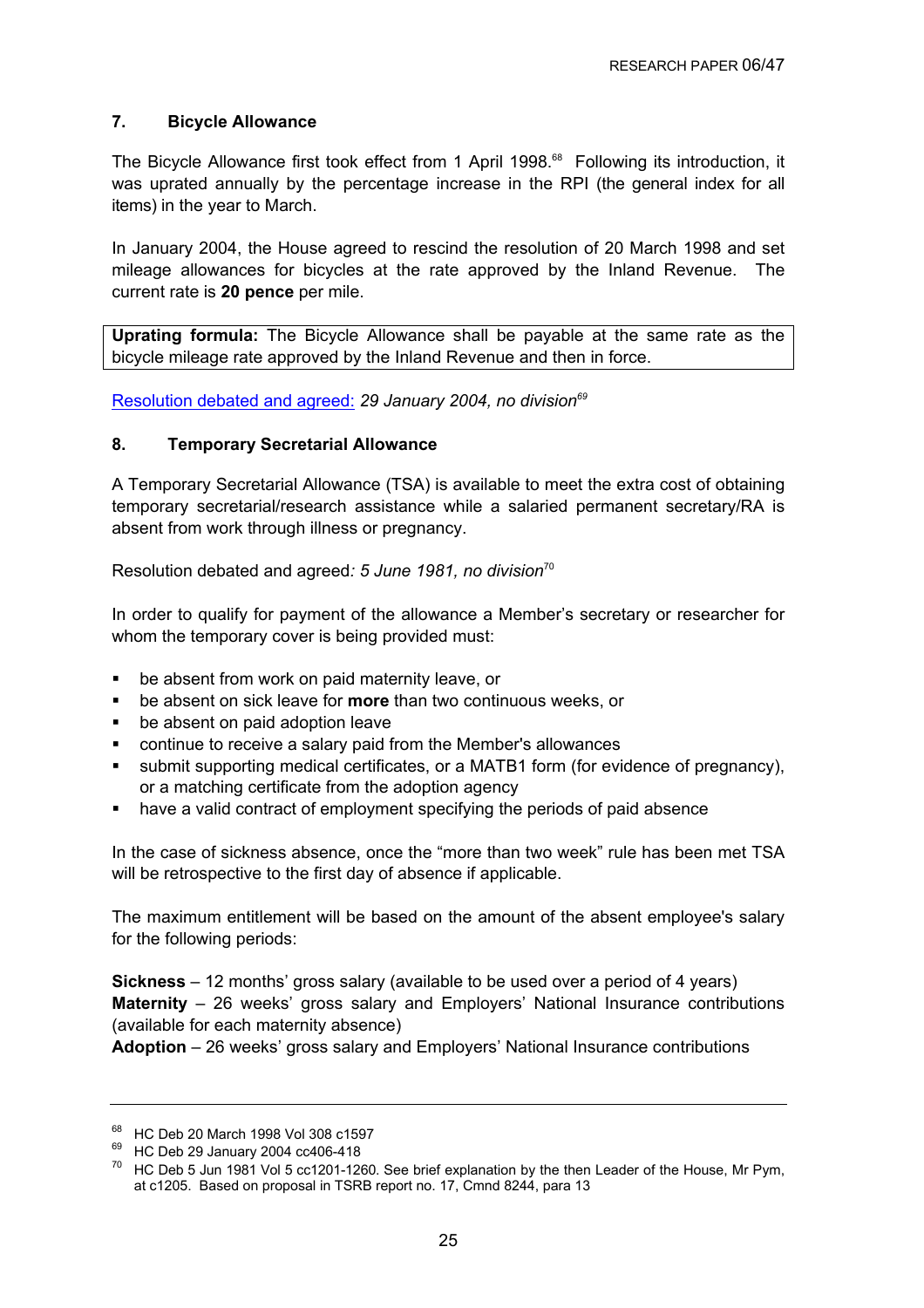These arrangements provide for an allowance which is completely separate from the Members' staffing allowance. Where a member of staff is absent on half-pay, part of the staffing allowance must be used towards the cost of the replacement. Likewise, when the permanent employee reaches their contractual limits for salary entitlement the costs of the replacement will no longer be additional to the normal salary costs and full costs will come from the staffing allowance

More than one claim for temporary assistance may be admitted in relation to an employee's absence on sick leave provided the limit of 52 weeks sick pay in any four years is not breached.71

#### **9. Winding Up Allowance**

An allowance equivalent in value to one third of the current level of the sum of the staffing allowance and Incidental Expenses Allowance is available to meet the cost of completing outstanding parliamentary and constituency business undertaken by or on behalf of a former Member in the event of their death, defeat or retirement. The maximum rate is now **£35,905** in 2006/07.

**Uprating formula:** One third of the sum of the staffing provision and the Incidental Expenses Provision (IEP).

[Resolution debated and agreed:](http://www.publications.parliament.uk/pa/cm200102/cmhansrd/vo010705/debtext/10705-25.htm#10705-25_div12) *5 July 200172*

Until 2001 it was based on the Office Costs Allowance.<sup>73</sup>

#### **10. Summary of trends in allowance rates**

Table 9 summarises recent trends in allowance rates.

<sup>71</sup> Operations Directorate - Department of Finance and Administration (The Fees Office) Guidance Note, July 2001 72 HC Deb 5 July 2001 Vol 371 c466

<sup>73</sup> HC Deb 13 July 1994 cc1105-1114. Resolution debated and agreed: *13 July 1994, no division*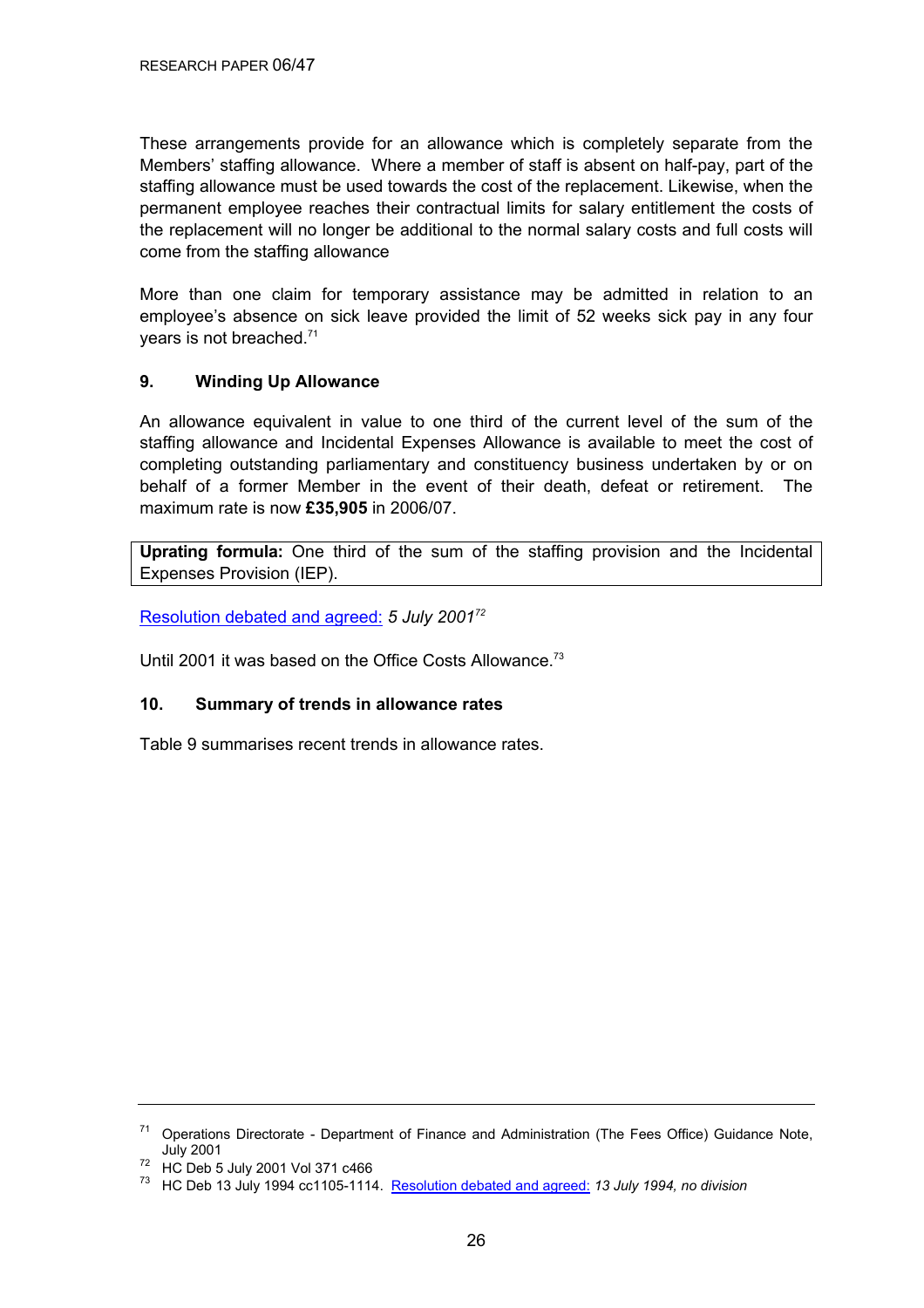|         | Old Office<br>Costs<br>Allowance<br>(max) | Staffing<br>(max) | Additional<br>costs | Incidental<br>expenses |        | Vehicle mileage (pence per mile)<br>Car (a)<br>London <10.000 >10.000 |      | Motor- | cycle Bicycle | Maximum<br>winding-<br>up |
|---------|-------------------------------------------|-------------------|---------------------|------------------------|--------|-----------------------------------------------------------------------|------|--------|---------------|---------------------------|
| 1997/98 | £47.568                                   |                   | £12.287             |                        | £1.358 | 48.8                                                                  | 22.3 |        |               | £15,856                   |
| 1998/99 | £49.232                                   |                   | £12,717             |                        | £1,406 | 50.1                                                                  | 23.1 |        | 6.4           | £16,411                   |
| 1999/00 | £50.264                                   |                   | £12.984             |                        | £1.436 | 51.2                                                                  | 23.6 |        | 6.5           | £16,755                   |
| 2000/01 | £51.572                                   |                   | £13,322             |                        | £1.473 | 52.5                                                                  | 24.2 |        | 6.7           | £17,191                   |
| 2001/02 | £52.760                                   |                   | £19.469             |                        | £1.507 | 53.7                                                                  | 24.8 |        | 6.9           | £17.587                   |
| 2002/03 | £53.446                                   | £72.310           | £19,722             | £18,234                | £1.527 | 54.4                                                                  | 25.1 |        | 7.0           | £30,181                   |
| 2003/04 |                                           | £74.985           | £20.333             | £18.799                | £1.574 | 56.1                                                                  | 25.9 |        | 7.2           | £31.261                   |
| 2004/05 |                                           | £77,534           | £20,902             | £19.325                | £1.618 | 57.7                                                                  | 26.6 | 24.0   | 20.0          | £32.286                   |
| 2005/06 |                                           | £84.081           | £21,634             | £20,000                | £2.613 | 40.0                                                                  | 25.0 | 24.0   | 20.0          | £34.694                   |
| 2006/07 |                                           | £87,276           | £22.110             | £20,440                | £2,712 | 40.0                                                                  | 25.0 | 24.0   | 20.0          | £35,095                   |

#### **Table 9: MPs allowances: summary 1997/98 - 2005/06**

Note: *(a)* Higher rate was paid for up to 20,000 miles per year before 2005/06

#### **11. Reimbursement of costs due to recall during a recess**

This allowance was introduced in 1994 to cover the necessary expenses of Members returning to Westminster in the event of a recall of Parliament during a recess. Members can reclaim any "extra costs" they may incur due to a parliamentary recall.

[Resolution debated and agreed:](http://www.publications.parliament.uk/pa/cm199394/cmhansrd/1994-07-13/Debate-11.html) *13 July 1994, no division*<sup>74</sup>

#### **12. Members' Resettlement Grant**

A person who is a Member immediately before the dissolution of Parliament and does not stand for re-election or is defeated may claim a Resettlement Grant to assist with the costs of 'adjusting to non-parliamentary life'. The grant was introduced in 1991 following a Top Salaries Review Body recommendation.

The grant is calculated as a proportion of final salary; the proportion payable depends on both age and length of service. The relevant percentages are shown in the table below. Only whole years of service are counted, and any period of service which was taken account of in the payment of a previous Resettlement Grant is not counted.75

The SSRB was asked to look at the calculation of the Resettlement Grant in its review that commenced in October 2000. It considered evidence arguing that the calculation should not be based on full years' service, as small differences in length of service could result in significant variations between Members. It concluded, however, that no change was warranted.<sup>76</sup>

[Resolution debated and agreed:](http://www.publications.parliament.uk/pa/cm199091/cmhansrd/1991-05-22/Debate-14.html) *22 May 1991, no division*<sup>77</sup>

 $74$  HC Deb 13 Jul 1994 Vol 246 cc1105-14. Tony Newton, then Leader of the House, explained the basis of this new allowance during his remarks in the 13 July 1994 debate, c1110 75 Any period of service which was *disregarded* when a previous Resettlement Grant was paid is also

disregarded when any subsequent claim is made 76 *Review of Parliamentary Pay and Allowances*, Review Body on Senior Salaries report no 48, Cm 4997, chapter 5 77 HC Deb 22 May 1991 Vol 191 cc1033-1038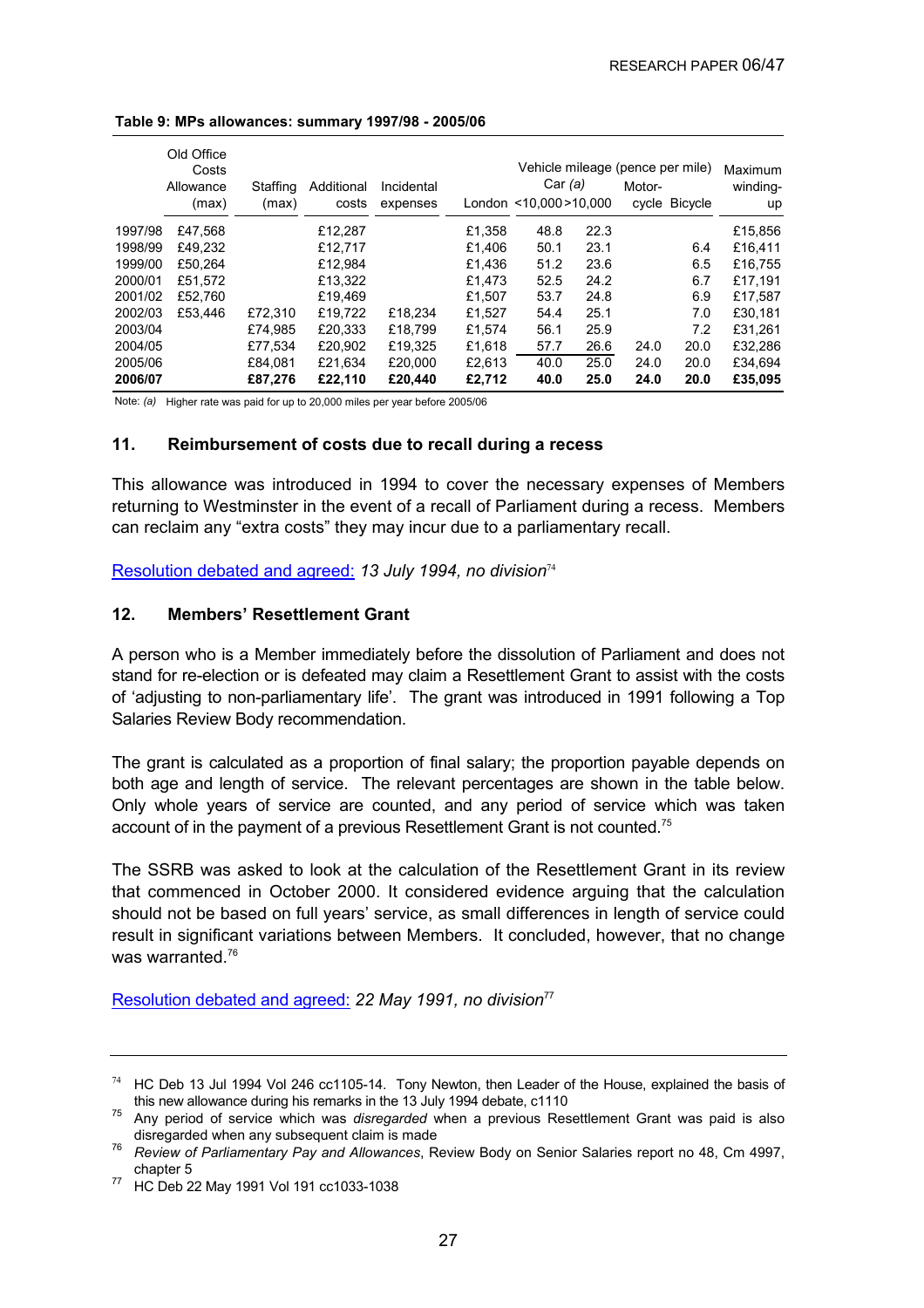Table 10 below shows resettlement grant rates by age and length of service:

|            | <b>Full years served</b> |    |    |    |    |    |               |
|------------|--------------------------|----|----|----|----|----|---------------|
| MP's age   | Under 10                 | 10 | 11 | 12 | 13 |    | 14 15 or more |
| Under 50   | 50                       | 50 | 50 | 50 | 50 | 50 | 50            |
| 50         | 50                       | 50 | 52 | 54 | 56 | 58 | 60            |
| 51         | 50                       | 52 | 55 | 58 | 62 | 65 | 68            |
| 52         | 50                       | 54 | 58 | 63 | 67 | 72 | 76            |
| 53         | 50                       | 56 | 62 | 67 | 73 | 78 | 84            |
| 54         | 50                       | 58 | 65 | 72 | 78 | 85 | 92            |
| 55 to 64   | 50                       | 60 | 68 | 76 | 84 | 92 | 100           |
| 65         | 50                       | 58 | 65 | 72 | 78 | 85 | 92            |
| 66         | 50                       | 56 | 62 | 67 | 73 | 78 | 84            |
| 67         | 50                       | 54 | 58 | 63 | 67 | 72 | 76            |
| 68         | 50                       | 52 | 55 | 58 | 62 | 65 | 68            |
| 69         | 50                       | 50 | 52 | 54 | 56 | 58 | 60            |
| 70 or over | 50                       | 50 | 50 | 50 | 50 | 50 | 50            |

## **Table 10: Resettlement grant**

Percentages of final annual salary

Members who retire through ill health are entitled to receive an ill health retirement grant, calculated in the same way as the resettlement grant.

#### **13. Travel by Members to National Parliaments and European Union Institutions**

The House passed a [resolution](http://www.publications.parliament.uk/pa/cm200102/cmhansrd/vo020509/debtext/20509-41.htm#20509-41_spmin1) on 9 May 2002 to allow the reimbursement of members travelling on parliamentary duties to European Union institutions and national parliaments for up to three journeys.<sup>78</sup> It replaced a previous resolution which had allowed one journey per year.<sup>79</sup> In February 2004, the Members Estimate Committee further extended the scope of the resolution:

Provision should be made for reimbursing Members in respect of the cost of travelling on parliamentary duties between the United Kingdom and any European Union Institution or agency and the national parliament of an EU state, of a candidate or applicant country, or of a European Free Trade Association Member State, and any additional expenses necessarily incurred in such travelling  $\ldots$ <sup>80</sup>

<sup>78</sup> HC Deb 9 May 2002 Vol 385 c401

<sup>&</sup>lt;sup>79</sup> HC Deb 26 May 1999 Vol 332 cc411-426

<sup>80</sup> Members Estimate Committee, *List of provisions of the Resolutions of the House relating to expenditure charged to the Estimate for House of Commons: Members, as modified by the House of Commons Members Estimate Committee*, First Edition, December 2004, para 7.8 [The Concordance]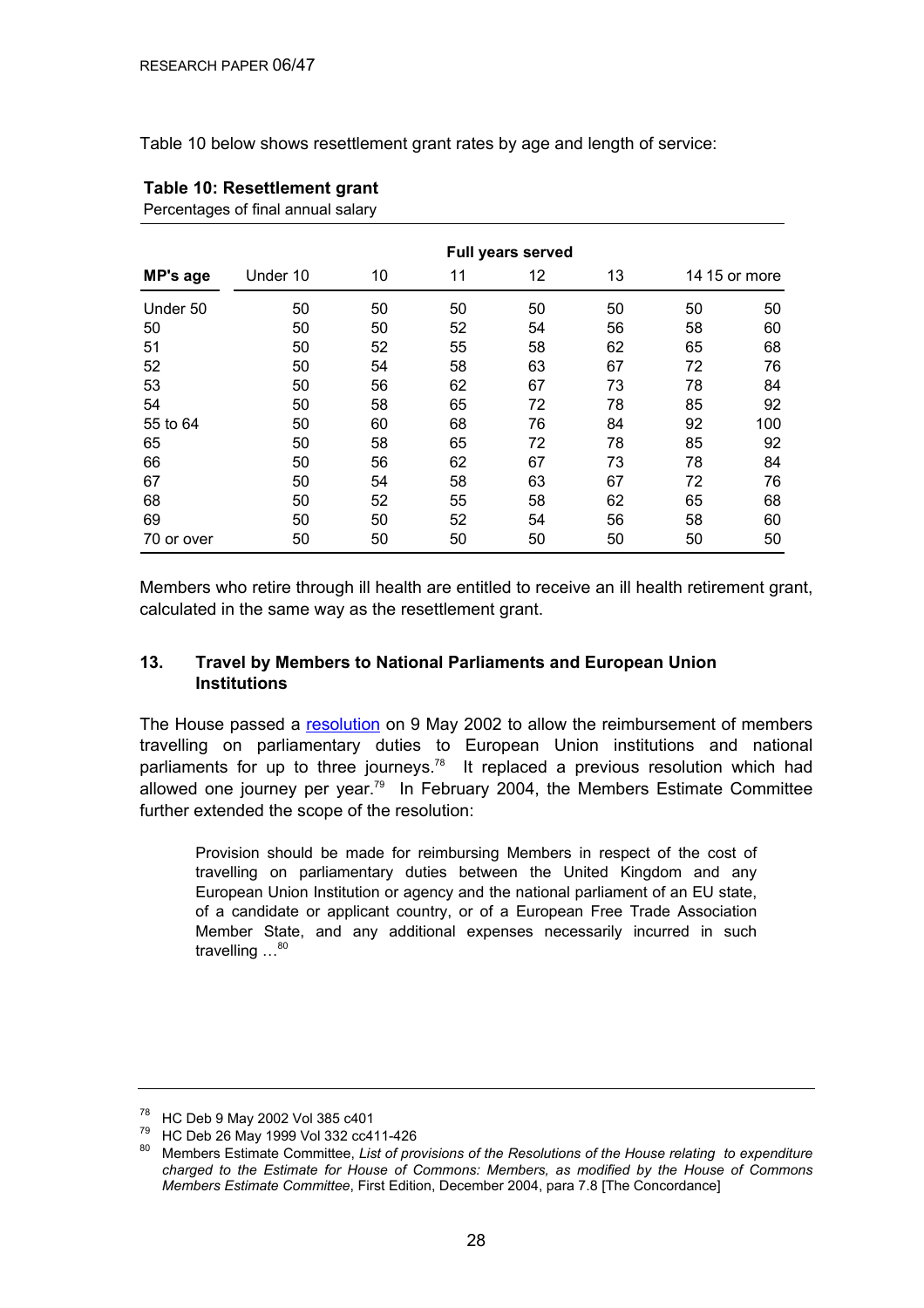#### **14. Travel by a Member's spouse, children and staff**

Special travel provisions are available for Members' spouses, and children under the age of 18. They can claim a certain number of free journeys between London and the constituency and/or London and home. From 1971 this concession applied to Members' spouses. On 10 June 1982, it was extended to include Members' children under 18 years of age. In December 2005, it was further extended to include 18 year olds in fulltime secondary education and civil partners. The arrangements permit up to 15 return journeys between London and the Member's constituency or London and the Member's home each year (April to March).

Arrangements are also in place for travel for Members' staff. They permit 12 return journeys between London and the Member's constituency each year (April to March), shared between all employees of a Member.

### **D. Allowances for ministers**

#### **1. Ministers' severance payments**

Generally, a lump sum, equivalent to three months of annual ministerial salary, is payable when a minister ceases to hold office. Full details are set out in section 4 of the *Ministerial and other Pensions and Salaries Act 1991, as amended.*<sup>81</sup>

#### **2. Former Prime Ministers' Public Duties Allowance**

The Public Duties Allowance (PDA) is a financial allowance, paid from the Cabinet Office vote, to help former Prime Ministers to meet the continuing additional office costs which they are liable to incur because of their special position in public life.<sup>82</sup> The allowance is not payable to a former Prime Minister occupying the position of Leader of the Opposition and therefore in receipt of "Short money".<sup>83</sup>

The allowance was introduced in April 1991. It was not subject to a resolution of the House but was announced by the then Prime Minster, John Major. $84$  Following the changes to Office Costs Allowance made on 5 July 2001 the Prime Minister, Tony Blair, made an announcement about the PDA:

#### **Public Duties Allowance**

**Andrew Bennett:** To ask the Prime Minister what effect the abolition of the Office Costs Allowance will have on the Public Duties Allowance payable to former Prime Ministers.

**The Prime Minister:** The Public Duties Allowance can be claimed by former Prime Ministers for expenses incurred for their continuing work for the public

<sup>&</sup>lt;sup>81</sup> s.4, Ministerial and other Pensions and Salaries Act 1991, as amended<br><sup>82</sup> HC Deb 27 Mar 1991 Vol 188 c428W<br><sup>83</sup> See Library Standard Note SN/PC/1663, *Short Money*, http://www.parliament.uk/commons/lib/research/notes/snpc-01663.pdf 84 HC Deb 27 Mar 1991 Vol 188 c428W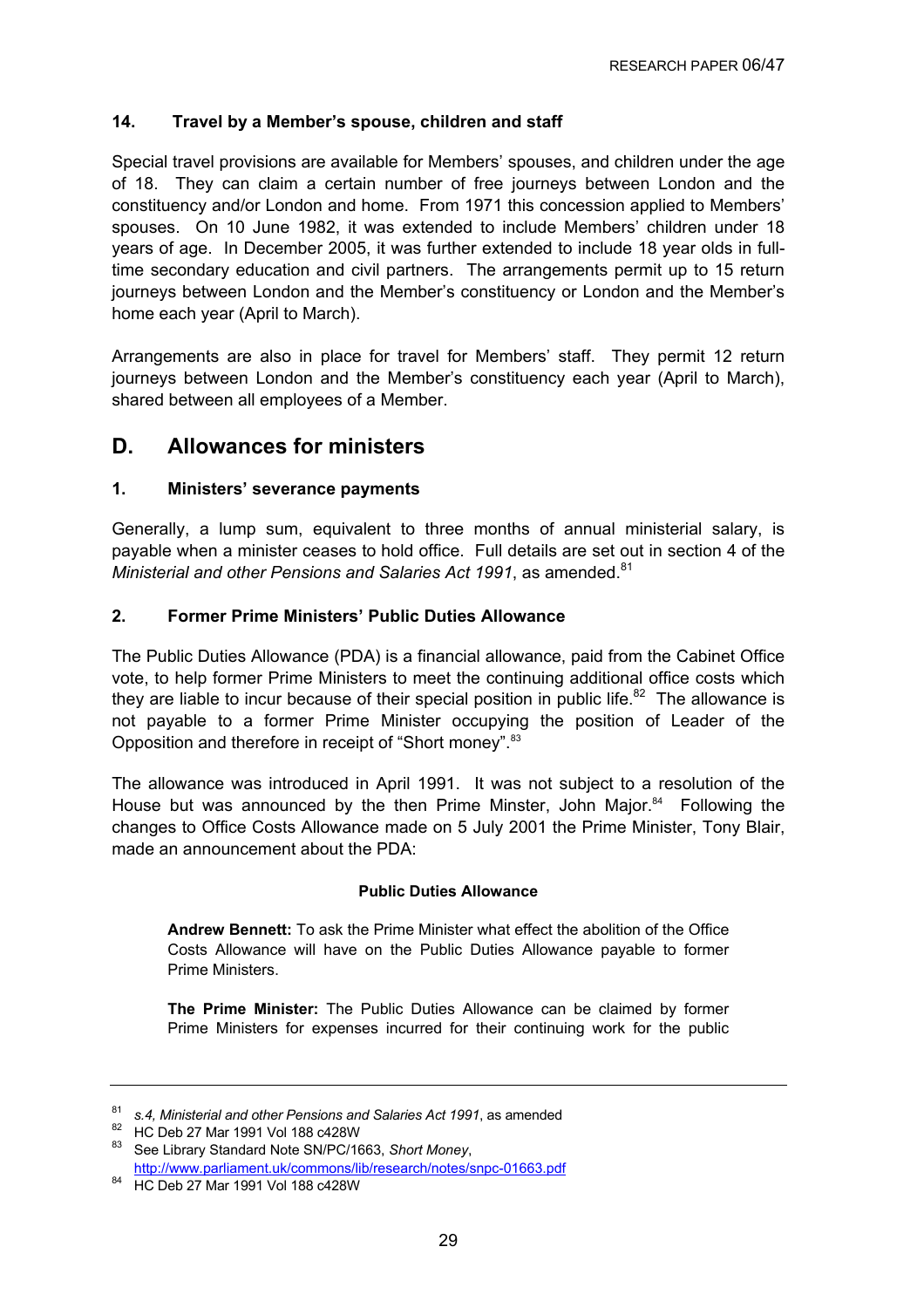service and charity. The allowance, which was formerly linked to the Office Costs Allowance, will from 5 July 2001 be set at the same level as the ceiling under the new centralised arrangements for the payment by the House Authorities of the support and secretarial staff of Members of Parliament with London constituencies. This is currently £70,000.85

Table 11 below shows recent trends in this allowance.

|                 | Allowance | Office staff pension<br>contributions | Total   |
|-----------------|-----------|---------------------------------------|---------|
| 1997/98         | £47,568   | £4,757                                | £52,325 |
| 1998/99         | £49,232   | £4,923                                | £54,155 |
| 1999/00         | £50,264   | £5,026                                | £55,290 |
| 2000/01         | £51,572   | £5,157                                | £56,729 |
| 2001/02         | £52,760   | £5,276                                | £58,036 |
| 5 July 2001 (a) | £70,000   |                                       | £70,000 |
| 2002/03         | £72,310   |                                       | £72,310 |
| 2003/04         | £74,985   |                                       | £74,985 |
| 2004/05         | £77,534   |                                       | £77,534 |
| 2005/06         | £84,081   |                                       | £84,081 |
| 2006/07         | £87,276   |                                       | £87,276 |

*(a)* Paid pro rata

## **IV Allowances for Members of the House of Lords**

The main allowances for Peers were debated and agreed on 20 July 1994.<sup>86</sup> The Lords ministers' night subsistence allowance was introduced by section 5 of the *Ministerial and other Pensions and Salaries Act 1991*, and the Lords ministers' and office holders' secretarial allowance by a House of Lords resolution of 22 July 1980.<sup>87</sup> On 27 November 1996, the then Leader of the House, Viscount Cranborne, announced a new facility for the reimbursement of travel expenses of peers' spouses "in connection with attendance at parliamentary occasions".88 In 2004, this facility was extended to allow up to six (from two) visits to Parliament by spouses, and six visits by the children (up to age 18) of peers.<sup>89</sup>

The SSRB review, published in October 2004, made recommendations on Lords allowances, which were debated on 10 November 2004. The changes agreed to were implemented with immediate effect.

[Resolutions debated and agreed:](http://www.publications.parliament.uk/pa/ld200304/ldhansrd/vo041110/text/41110-13.htm#41110-13_head0) 10 November 2004, no division<sup>90</sup>

<sup>85</sup> HC Deb 19 July 2001 Vol 372 c318W

<sup>&</sup>lt;sup>86</sup> HL Deb Vol 557 cc235-250. For a detailed explanation, see Viscount Ullswater's speech (cc235-238).<br><sup>87</sup> HL Deb Vol 412 cc201-6

<sup>88</sup> HL Deb Vol 576 c273

<sup>89</sup> HL Deb 10 November 2004 c929, cc932-933

<sup>90</sup> HL Deb 10 November 2004 cc928-933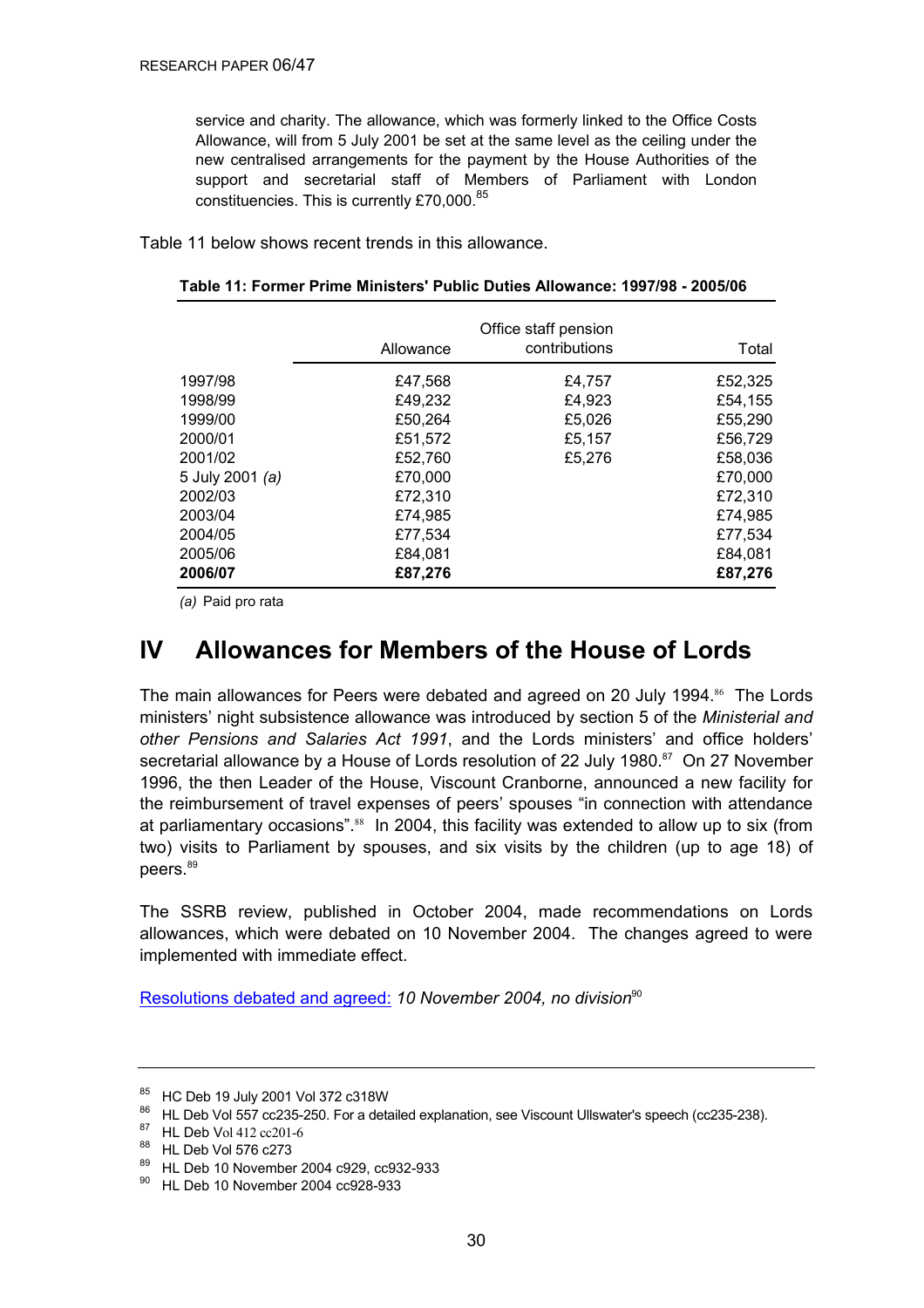Allowances for backbench peers are uprated in line with previous resolutions from 1 August each year. Rates for 2005/06 are shown in Table 12 below.

| <b>Backbench peers</b>                                                                                                    |                                                              |                                                                                                                               |
|---------------------------------------------------------------------------------------------------------------------------|--------------------------------------------------------------|-------------------------------------------------------------------------------------------------------------------------------|
| Subsistence (a)<br>Day<br>Overnight                                                                                       | £77<br>£15450                                                | Per day the House sits (usually about 150 days per year)                                                                      |
| Office costs $(a)$                                                                                                        | £67                                                          | Per sitting day and for up to 40 additional days per year                                                                     |
| Travel $(b)$<br>Motor mileage allowance<br>Motorcycle allowance<br><b>Bicycle Allowance</b><br>Spouse/children's expenses | 40 <sub>p</sub><br>25 <sub>p</sub><br>24p<br>20 <sub>p</sub> | Per mile up to 10,000<br>Per mile further<br>Per mile<br>Per mile<br>Six return journeys for parliamentary occasions per year |
| Lords Ministers and paid office holders                                                                                   |                                                              |                                                                                                                               |
| Ministers' Night Subsistence Allowance (a)                                                                                | £33.990                                                      | For those who maintain a second home in London                                                                                |
| London Supplement (b)                                                                                                     | £1,710                                                       | Except those in receipt of Lords' Ministers Night<br>Allowance or with an official residence                                  |
| Secretarial allowance (a)                                                                                                 | £5.025.50                                                    |                                                                                                                               |
| Family travel expenses                                                                                                    |                                                              | Expenses for up to 15 return journeys per calendar<br>year for spouses and children aged under 18                             |

**Table 12: Main Peers' allowances: current summary (July 2006)**

*(a)* 1 August 2005 - 31 July 2006

*(b)* 1 April 2006 - 31 March 2007

The rates for backbench allowances for 2006/07 are likely to be announced shortly after the House returns in from its Summer Recess. For 2006/07, the Ministerial allowances paid on an August to July basis will be as follows:

| Ministers' Night Subsistence Allowance | £35,090 |
|----------------------------------------|---------|
| Secretarial Allowance                  | £5,192  |

## **V** *Freedom of Information Act 2000* **and the publication of Members' allowances**

Under the provisions of the *Freedom of Information Act 2000*, from 1 January 2005 there has been a statutory right to request information from public authorities, including both Houses of Parliament. The Act also specified that it is "the duty of every public authority … to adopt and maintain a scheme which relates to the publication of information by the authority".<sup>91</sup> As part of their preparations for the full implementation of the Act in January 2005, both Houses have decided to publish additional information in relation to Members' allowances.

<sup>91</sup> The *Freedom of Information Act 2000* (chapter 36), s19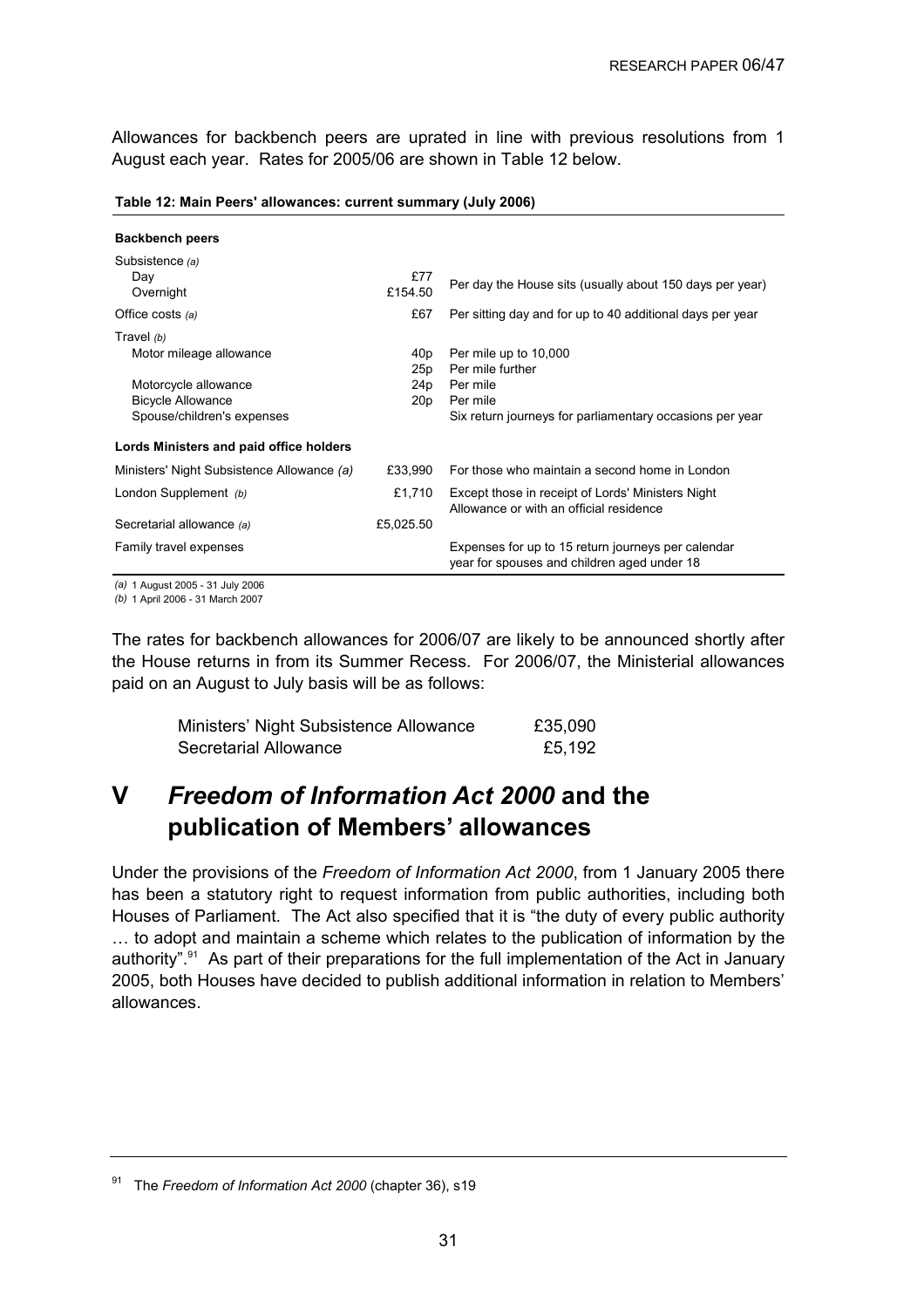## **A. House of Commons**

In October 2004, the House of Commons published "details of each Member's spend against the allowances" for each of the last three financial years (2001/02 to 2003/04, although only from the start of the current Parliament in 2001), in three separate tables. Data for the 2004/05 financial year were published in October 2005. Before the first information was published, the Speaker announced what information would be made available:

The figures will include the annual total for each Member for:

- Additional Costs Allowance or London Supplement,
- Incidental Expenses Provision,
- Staffing allowance,
- Members' travel,
- Members' staff travel,
- centrally purchased stationery,
- central IT provision, and
- other central budgets (such as the winding up allowance or temporary secretarial allowance).

The figures for Members' travel will cover travel on parliamentary business within the UK plus individual travel to designated European destinations. $92$ 

The information on Members' receipt of allowances was published electronically on the United Kingdom Parliament's website.<sup>93</sup> Details for later financial years will be published in due course.

## **B. House of Lords**

In 2003, the House Committee of the House of Lords recommended:

- a) The House of Lords' Publication Scheme should be amended to include information relating to Members' expenses. This information should be published annually (related to financial years), broken down by the main categories of expenses available, namely: travelling expenses, day subsistence, night subsistence, secretarial etc. costs and the costs of the post-paid envelope scheme for correspondence on parliamentary business. Since travel costs vary widely, an indication should be given of the location of each Member's main residence.
- b) Details of expenditure on select committee and parliamentary delegation travel should be published separately.
- c) Details held by the House of claims for Financial Assistance to the Opposition parties and the Convenor of the Crossbench Peers ("Cranborne money") should also be published.
- d) This information should be made available before the rights of access under the Freedom of Information Act come into force on 1 January 2005.

<sup>92</sup> House of Commons Commission Press Notice, *The Speaker sets out his timetable for the publication of* Members' allowances under the Freedom of Information Act 2000, 18 June 2003

<sup>&</sup>lt;sup>93</sup> House of Commons: Members' Allowances, http://www.parliament.uk/site\_information/allowances.cfm